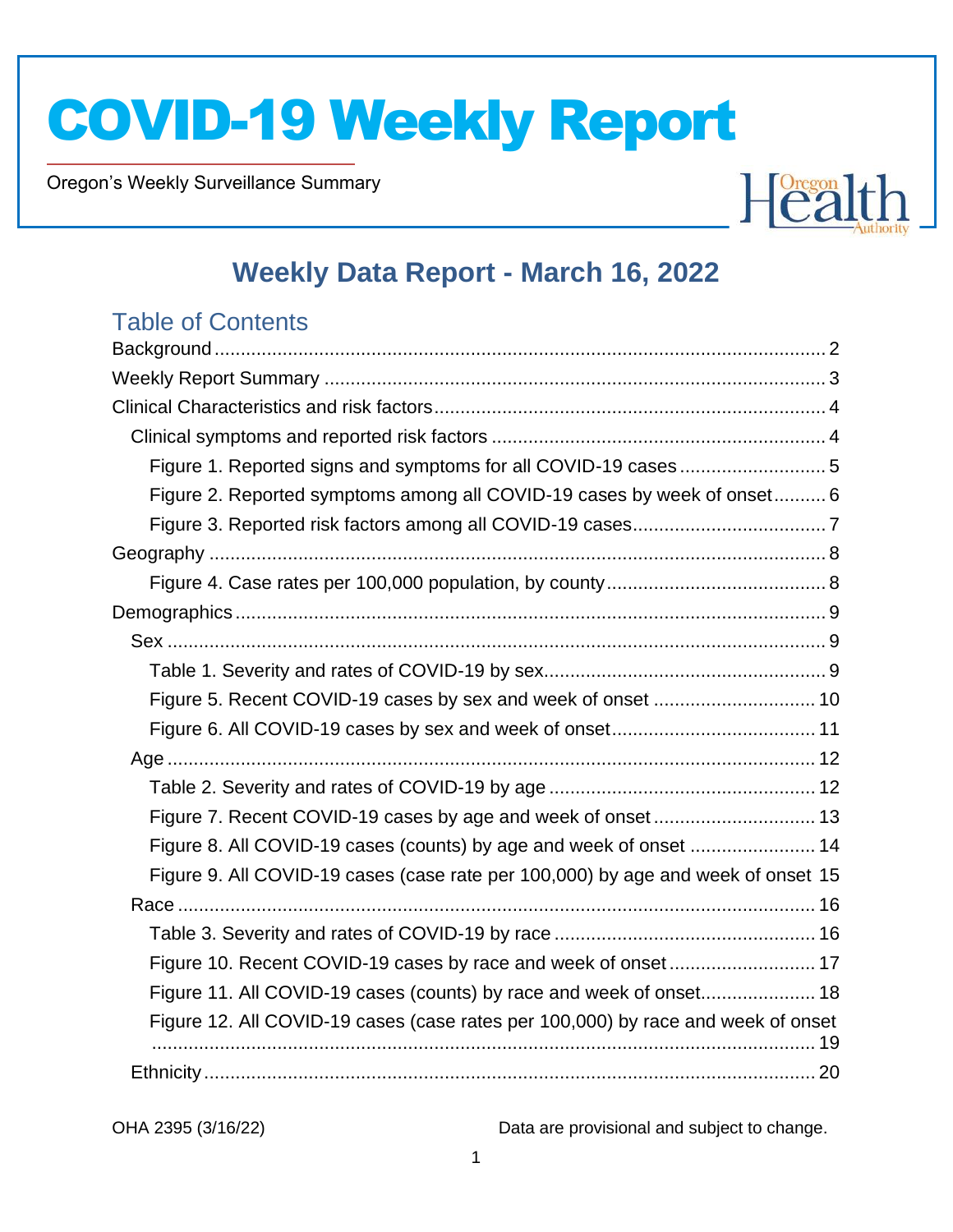Oregon's Weekly Surveillance Summary

Novel Coronavirus (COVID-19)



| Figure 14. All COVID-19 cases (counts) by ethnicity and week of onset  22            |  |
|--------------------------------------------------------------------------------------|--|
| Figure 15. All COVID-19 cases (case rates per 100,000) by ethnicity and week of      |  |
|                                                                                      |  |
| Table 5. Ratio of age-adjusted rates for cases, hospitalizations, and deaths by race |  |
| Table 6. Ratio of age-adjusted rates for cases, hospitalizations, and deaths by      |  |
|                                                                                      |  |
|                                                                                      |  |
|                                                                                      |  |
|                                                                                      |  |

## <span id="page-1-0"></span>**Background**

COVID-19 Weekly Report data will be finalized every Sunday at 11 p.m. PST, and the report will be published on Wednesday. Please note that the data reported here are continually being updated. For daily up-to-date information, visit the OHA COVID-19 web page: [https://govstatus.egov.com/OR-OHA-COVID-19.](https://govstatus.egov.com/OR-OHA-COVID-19)

As of 11 p.m. Sunday, March 13, there have been 699,960 cases of COVID-19 reported to the Oregon Health Authority. Of these, 23,421 (3.3%) are "presumptive" cases. This includes people with COVID-19-like symptoms and close contact with a confirmed case, but who did not have a confirmatory laboratory test, and people that self-report at-home tests to public health. Though not confirmed, presumptive cases are highly likely to have COVID-19, given their specific symptoms and known exposure or at-home positive test. If a case later tests positive at a lab, that case will be recategorized as confirmed. If a case tests positive at home, the case will remain presumptive.

These data represent a snapshot of COVID-19 risk factors and clinical and demographic characteristics of cases, and they include data on cases with pending

| OHA 2395 (3/16/22) |  |
|--------------------|--|
|--------------------|--|

Data are provisional and subject to change.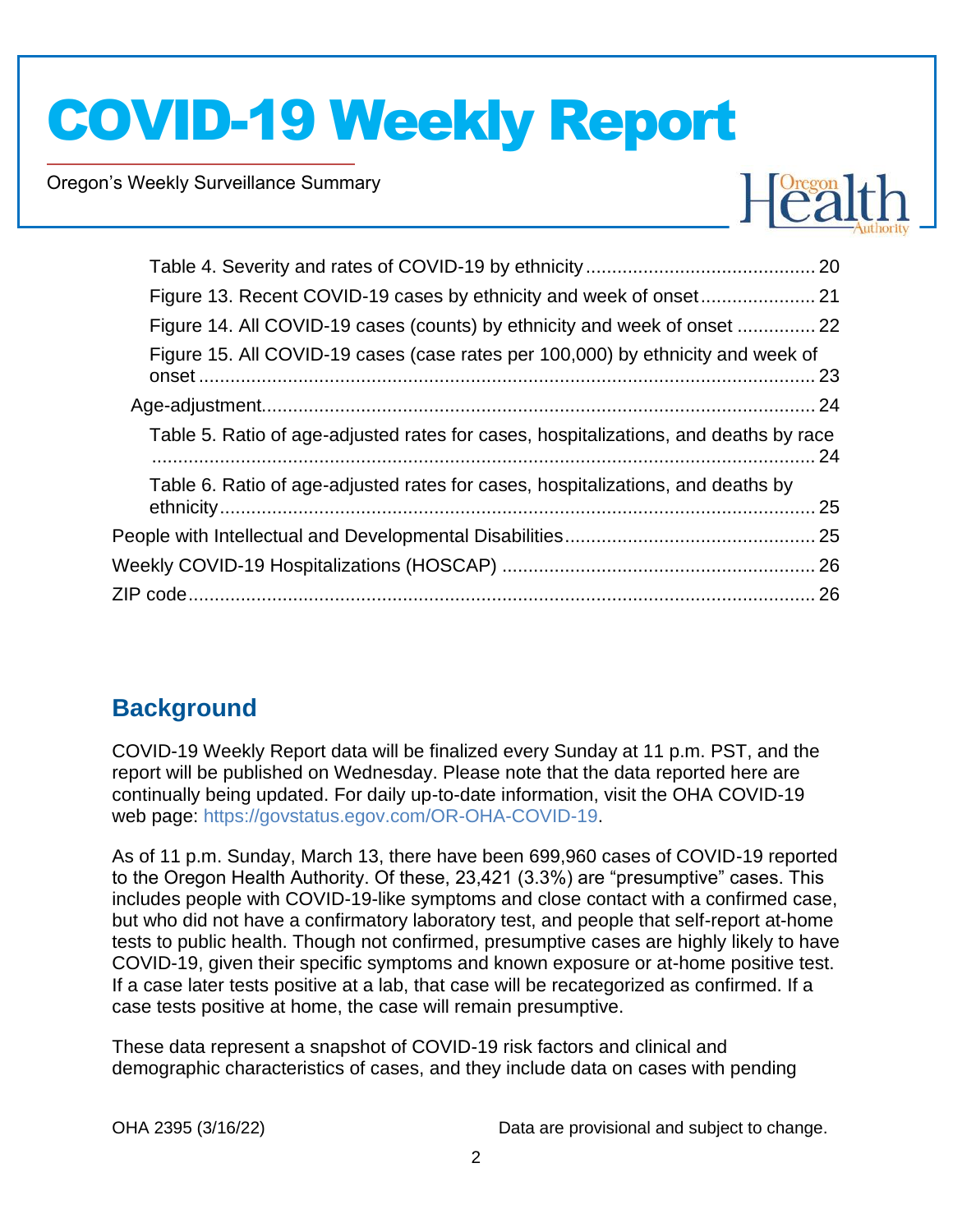Oregon's Weekly Surveillance Summary

Novel Coronavirus (COVID-19)



investigations. Not all cases have been interviewed at the time of this report. It is important to note that as of 1/11/2022, case investigation and contact tracing operations have been modified to prioritize outbreaks in high-consequence settings, such as healthcare, congregate care (e.g., nursing homes), corrections and settings related to our food chain. Public health is no longer calling all cases to attempt interview to assess symptoms and risks. The data shown in this report come from Oregon's electronic disease surveillance system for reportable diseases.

During the week of March 6–March 12<sup>1</sup> 95,348 tests for COVID-19 were performed on Oregonians; of these, 3.3% had a positive result.<sup>2</sup> This figure represents a "test-based" method, whereby all electronic lab reports received by OHA are used to calculate percent positivity.<sup>3</sup> Detailed tables of the number of tests and percent positivity can be found online at

[https://public.tableau.com/profile/oregon.health.authority.covid.19#!/vizhome/OregonHe](https://public.tableau.com/profile/oregon.health.authority.covid.19#!/vizhome/OregonHealthAuthorityCOVID-19DataDashboard/OregonsCOVID-19ELRsbyCounty) [althAuthorityCOVID-19DataDashboard/OregonsCOVID-19ELRsbyCounty.](https://public.tableau.com/profile/oregon.health.authority.covid.19#!/vizhome/OregonHealthAuthorityCOVID-19DataDashboard/OregonsCOVID-19ELRsbyCounty)

### <span id="page-2-0"></span>**Weekly Report Summary**

During Monday, March 7, through Sunday, March 13, 2022, OHA logged 2,185 new cases of COVID-19 infection—down another 43% from last week's total and 96% from the peak Omicron week of January 17–23. The decline in cases came as reported tests declined 17% and with the proportion positive falling from 4.4% to 3.3%.

Newly identified COVID-19-associated hospitalizations declined another 21% this week—from 285 to 225. One hundred forty-two COVID-19-associated deaths were reported, up from last week's 122. Of the 699,960 cases reported in Oregon to date, 28,072 (4.0%) have been hospitalized, and 6,885 (1.0%) have died. The median age at death is 76 years. COVID-19-associated deaths remain rare among the young: 6 (0.09%) of the COVID-19-associated deaths have been in Oregonians <20 years old, and 41 (0.6%) in persons younger than 30. Data on mortality in Oregon, including

 $<sup>1</sup>$  This date range aligns with CDC's "MMWR week."</sup>

<sup>2</sup> Does not include antibody (serology) tests.

<sup>3</sup> www.cdc.gov/coronavirus/2019-ncov/lab/resources/calculating-percent-positivity.html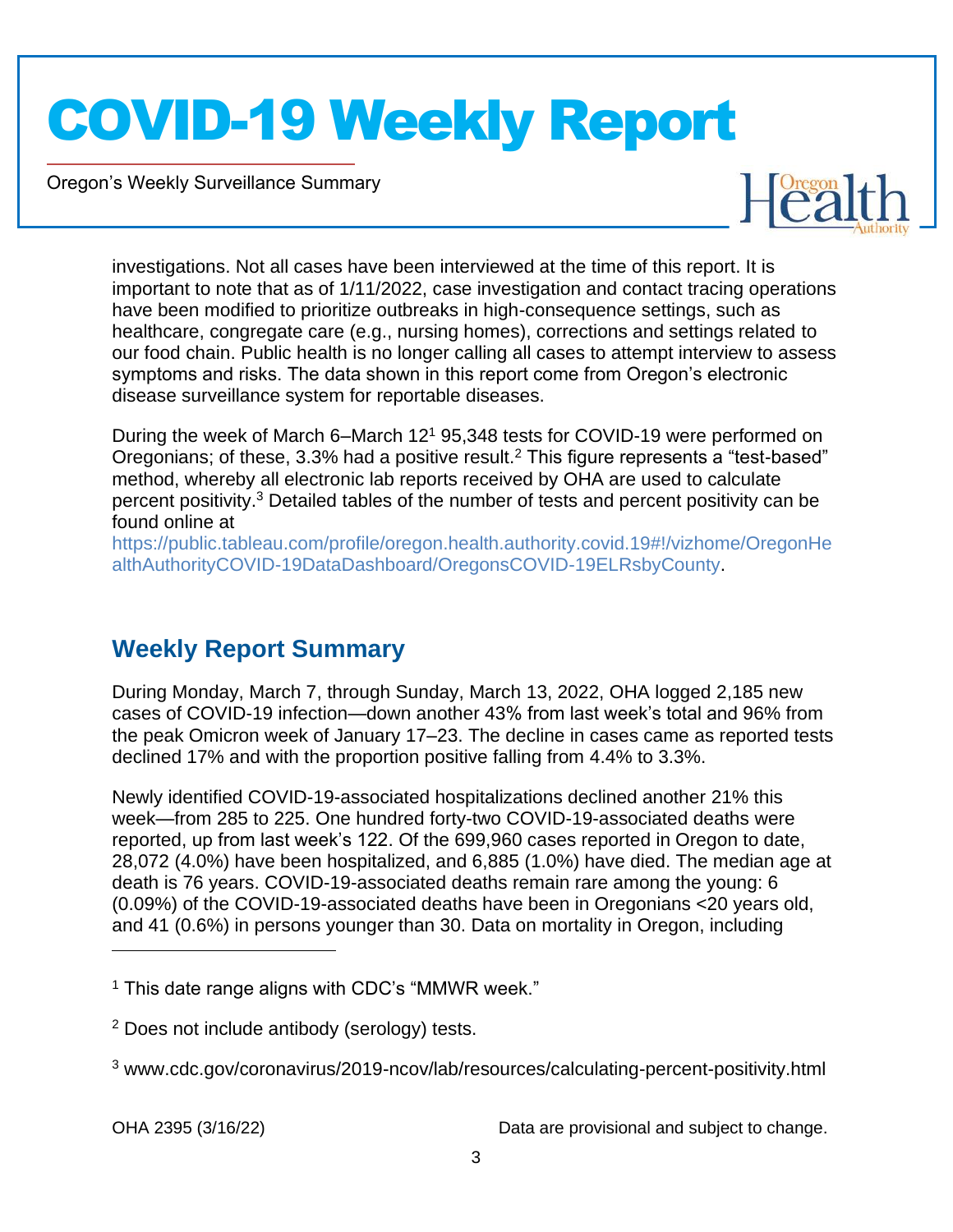Oregon's Weekly Surveillance Summary

Novel Coronavirus (COVID-19)



deaths associated with COVID-19, are available at [https://public.tableau.com/profile/oha.center.for.health.statistics.](https://public.tableau.com/profile/oha.center.for.health.statistics)

#### Additional data are available at

[https://public.tableau.com/profile/oregon.health.authority.covid.19#!/vizhome/OregonCO](https://public.tableau.com/profile/oregon.health.authority.covid.19#!/vizhome/OregonCOVID-19CaseDemographicsandDiseaseSeverityStatewide/DemographicData) [VID-19CaseDemographicsandDiseaseSeverityStatewide/DemographicData.](https://public.tableau.com/profile/oregon.health.authority.covid.19#!/vizhome/OregonCOVID-19CaseDemographicsandDiseaseSeverityStatewide/DemographicData)

## <span id="page-3-0"></span>**Clinical Characteristics and risk factors**

This section of the report describes the epidemiology of Oregon's COVID-19 cases, including common symptoms experienced by COVID-19 cases, and demographic breakdowns for sex, age, race, and ethnicity. Indicators of disease severity, specifically hospitalizations and deaths, are included in the tables.

### <span id="page-3-1"></span>**Clinical symptoms and reported risk factors**

Figure 1 provides information on signs and symptoms from all COVID-19 cases. Of 699,960 cases, 237,889 (34%) reported having signs and symptoms of COVID-19. The most commonly reported symptoms are cough (n=127,553, 18.2%) and headache (n=100,183, 14.3%). Figure 2 provides information on the percentage of COVID-19 cases that report symptoms over time. Figure 3 provides information on risk factors from all COVID-19 cases. The most common risk factors are having contact with a known COVID-19 case prior to symptom onset (n=178,970, 25.6%) and having underlying medical conditions (n=529,906, 75.7%). Note that a person may report more than one sign/symptom or risk factor. Where displayed by week in this report, case data are categorized by week of reported symptom onset, not by date of case report. This results in reduced numbers in the most recent week or more due to reporting lags.

### Additional data are available at

[https://public.tableau.com/app/profile/oregon.health.authority.covid.19/viz/OregonCOVI](https://public.tableau.com/app/profile/oregon.health.authority.covid.19/viz/OregonCOVID-19CaseDemographicsandDiseaseSeverityStatewide/DiseaseSeverity;and) [D-19CaseDemographicsandDiseaseSeverityStatewide/DiseaseSeverity;and](https://public.tableau.com/app/profile/oregon.health.authority.covid.19/viz/OregonCOVID-19CaseDemographicsandDiseaseSeverityStatewide/DiseaseSeverity;and) [https://public.tableau.com/app/profile/oregon.health.authority.covid.19/viz/OregonCOVI](https://public.tableau.com/app/profile/oregon.health.authority.covid.19/viz/OregonCOVID-19Update/DailyDataUpdate) [D-19Update/DailyDataUpdate.](https://public.tableau.com/app/profile/oregon.health.authority.covid.19/viz/OregonCOVID-19Update/DailyDataUpdate)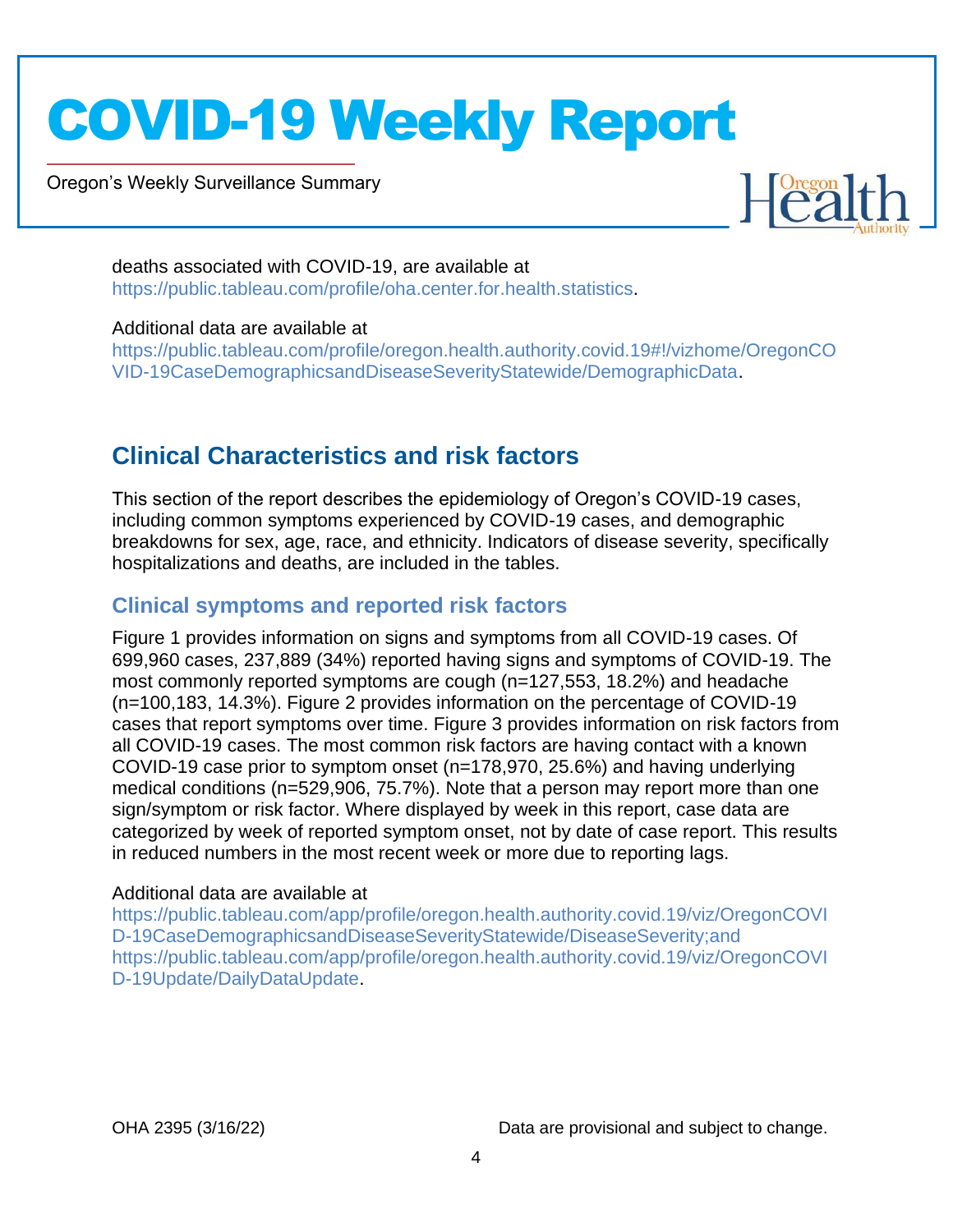Oregon's Weekly Surveillance Summary

Novel Coronavirus (COVID-19)



### <span id="page-4-0"></span>**Figure 1. Reported signs and symptoms for all COVID-19 cases**

| Any symptoms-             |      | 34            |      | 61.5    |                | 4.5           |
|---------------------------|------|---------------|------|---------|----------------|---------------|
| Cough-                    | 18.2 |               |      | 73.9    |                | 7.9           |
| Headache-                 | 14.3 |               |      | 78      |                | 7.7           |
| Aches-                    | 13.3 |               | 78   |         |                |               |
| Runny nose-               | 11.3 |               |      | 78.4    |                | 10.2          |
| Loss of smell-            | 11   |               |      | 76.5    |                | 12.5          |
| Fever-                    | 10.1 |               | 76   |         |                | 13.8          |
| Sore throat-              | 9.8  |               | 78.6 |         |                | 11.6          |
| Chills-                   | 9.3  |               | 79.8 |         |                | 11            |
| Shortness of Breath - 6.9 |      |               | 76.5 |         |                | 16.6          |
| Nausea - 5.2              |      |               | 80.1 |         |                | 14.7          |
| Diarrhea - 5              |      |               | 80   |         |                | 15            |
| Abdominal Pain -2.5       |      |               | 80.8 |         |                | 16.6          |
| Vomiting - 9              |      |               | 80.5 |         |                | 17.6          |
| Pneumonia - 1             |      |               | 79.4 |         |                | 19.5          |
| Abnormal X-Ray-9          |      |               | 83.8 |         |                | 15.3          |
| ARDS-4                    |      |               | 83.8 |         |                | 15.9          |
| Ventilator - 3            |      |               | 83.7 |         |                | 16            |
| 0                         |      | л.<br>200,000 |      | 400,000 |                | T.<br>600,000 |
|                           |      |               | Yes  | Unknown | N <sub>0</sub> |               |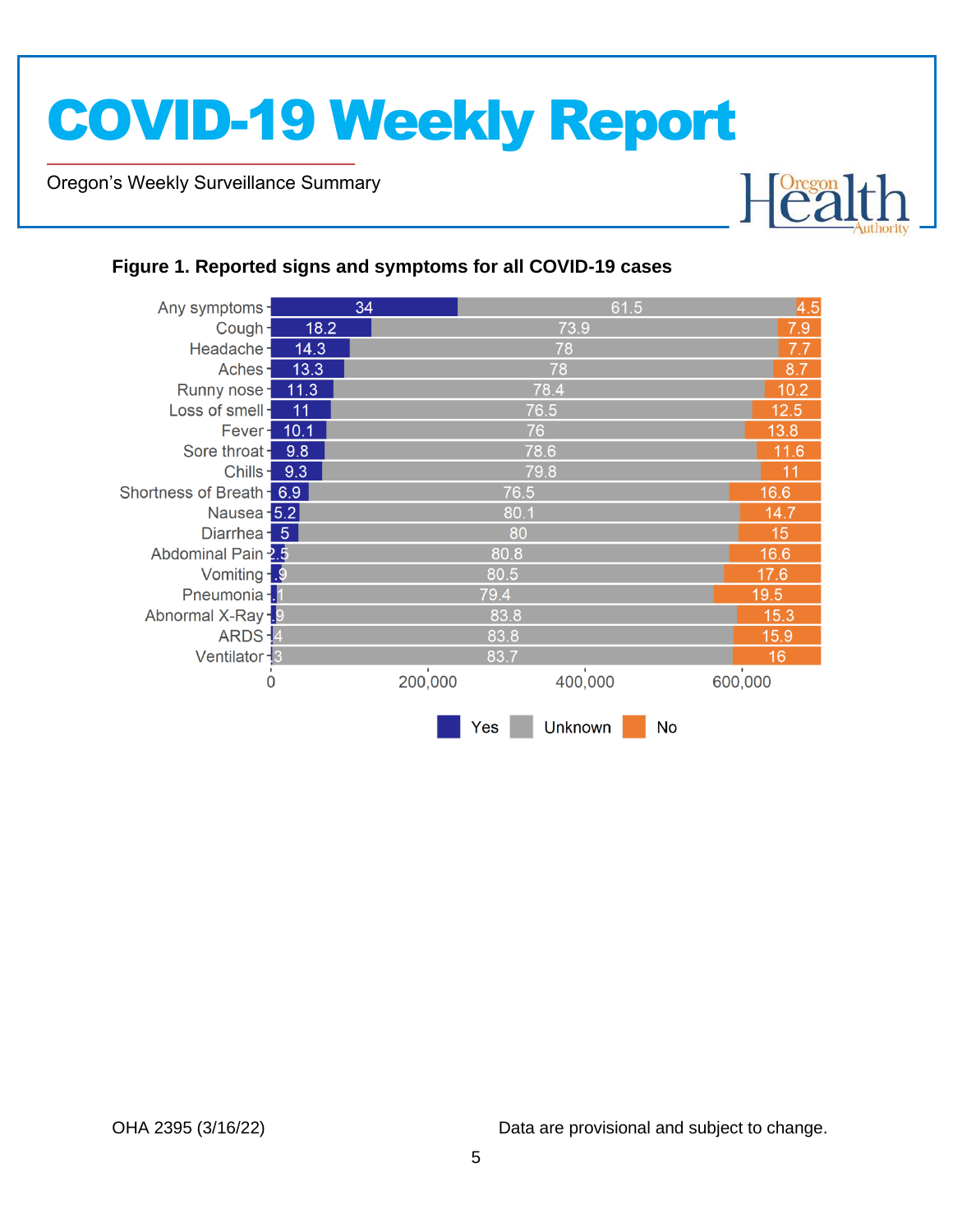

Oregon's Weekly Surveillance Summary

Novel Coronavirus (COVID-19)



#### <span id="page-5-0"></span>**Figure 2. Reported symptoms among all COVID-19 cases by week of onset**

OHA 2395 (3/16/22) Data are provisional and subject to change.

Health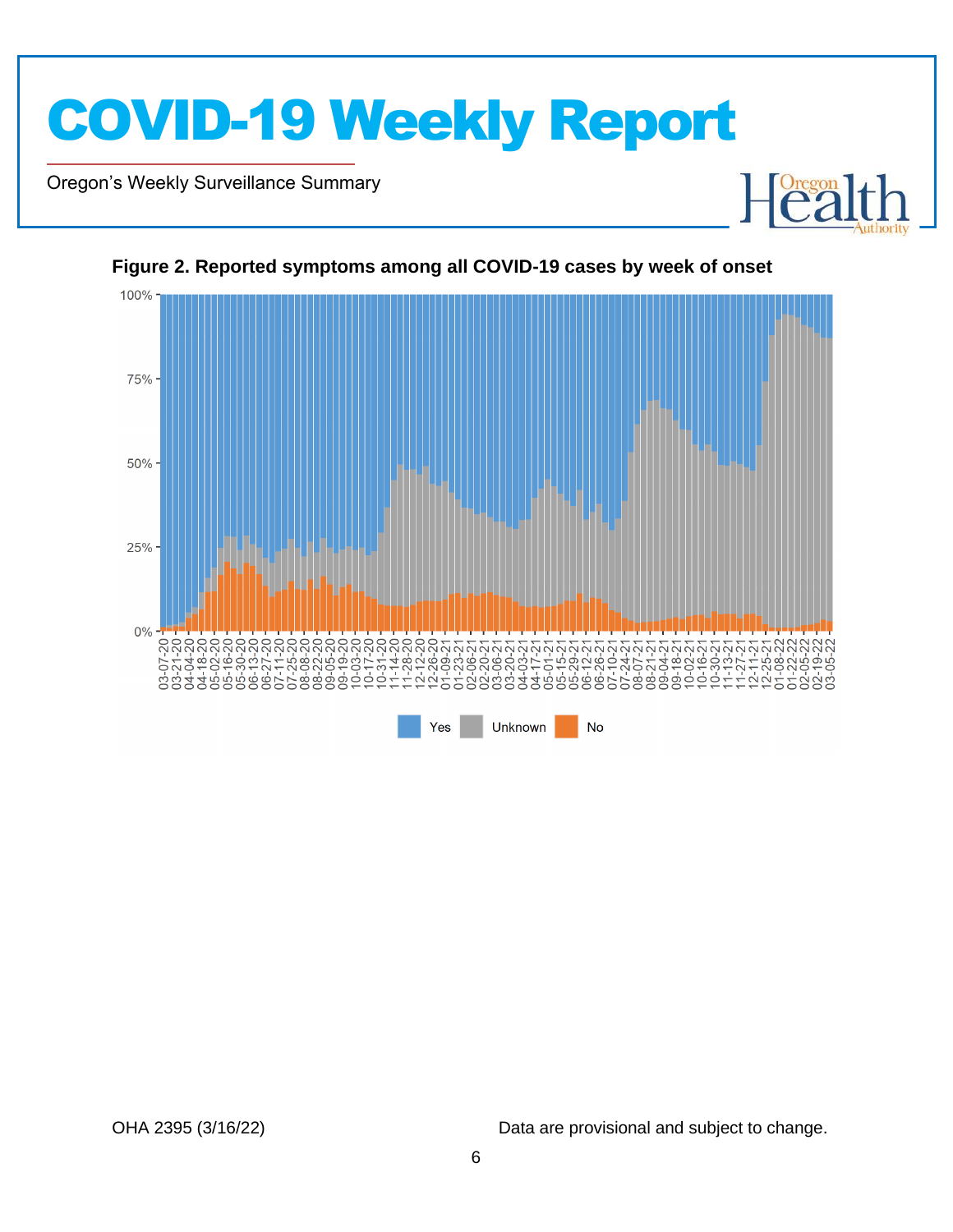Oregon's Weekly Surveillance Summary

Novel Coronavirus (COVID-19)



### <span id="page-6-0"></span>**Figure 3. Reported risk factors among all COVID-19 cases**

### **Risk factor definitions:**

- Congregate living situations include, but are not limited to, long-term care facilities, group homes, prisons, and shelters. Data include people with confirmed cases who live or work in congregate living situations.
- Direct patient care is only asked if a case is a healthcare worker or volunteer. The denominator is the number of healthcare workers or volunteers.
- Underlying medical conditions include cardiovascular disease, chronic liver disease, chronic lung disease, chronic renal disease, current or former smoker, diabetes mellitus, immunocompromised condition, neurologic and neurodevelopmental conditions, obesity, or other chronic diseases.

**Dregon**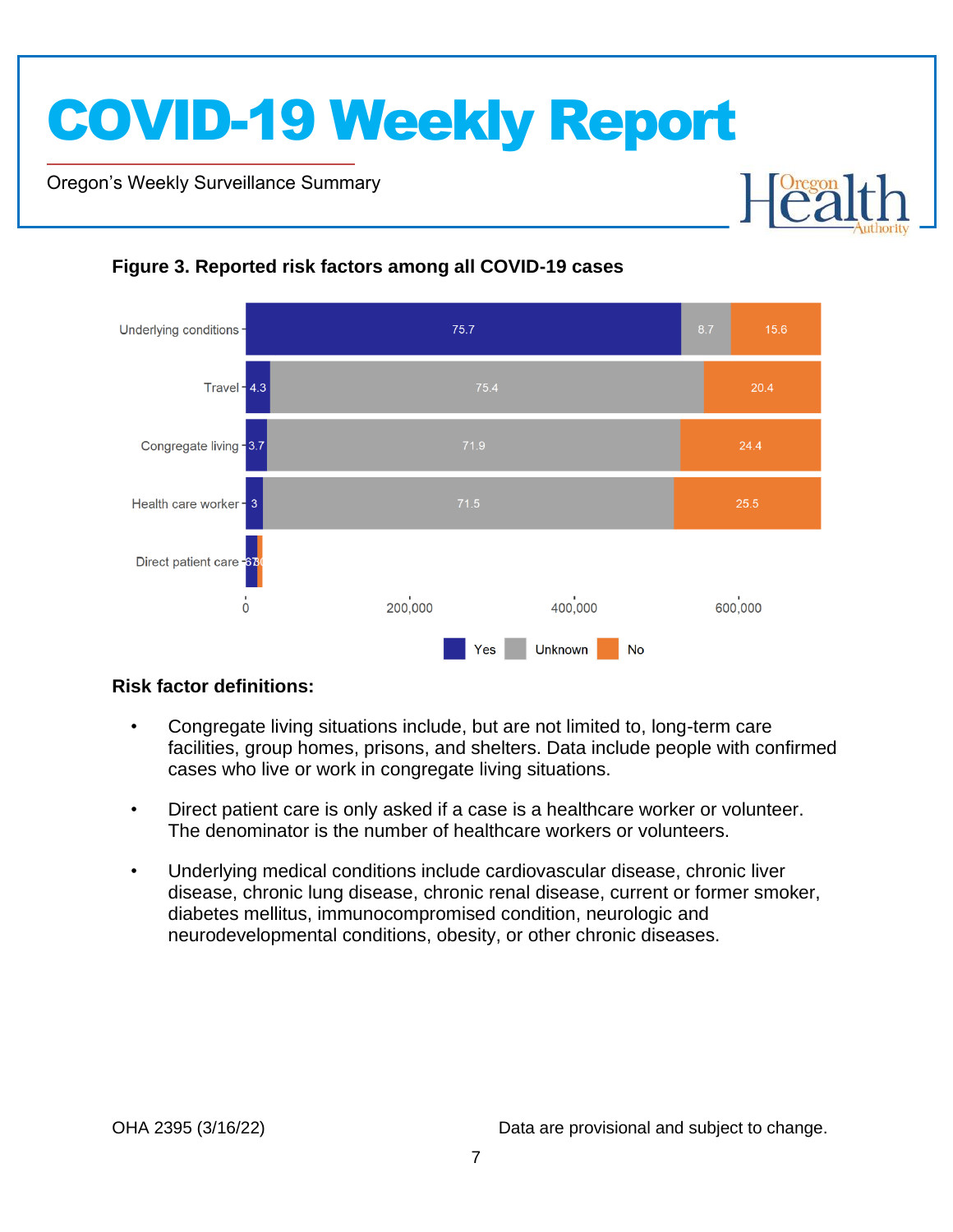Oregon's Weekly Surveillance Summary



### <span id="page-7-0"></span>**Geography**

Novel Coronavirus (COVID-19)

The following figure shows case rates by county for the most recently completed MMWR week, which is currently March 6 to March 12, 2022. Cases are displayed using the date that the case became known to public health.

<span id="page-7-1"></span>**Figure 4. Case rates per 100,000 population, by county**

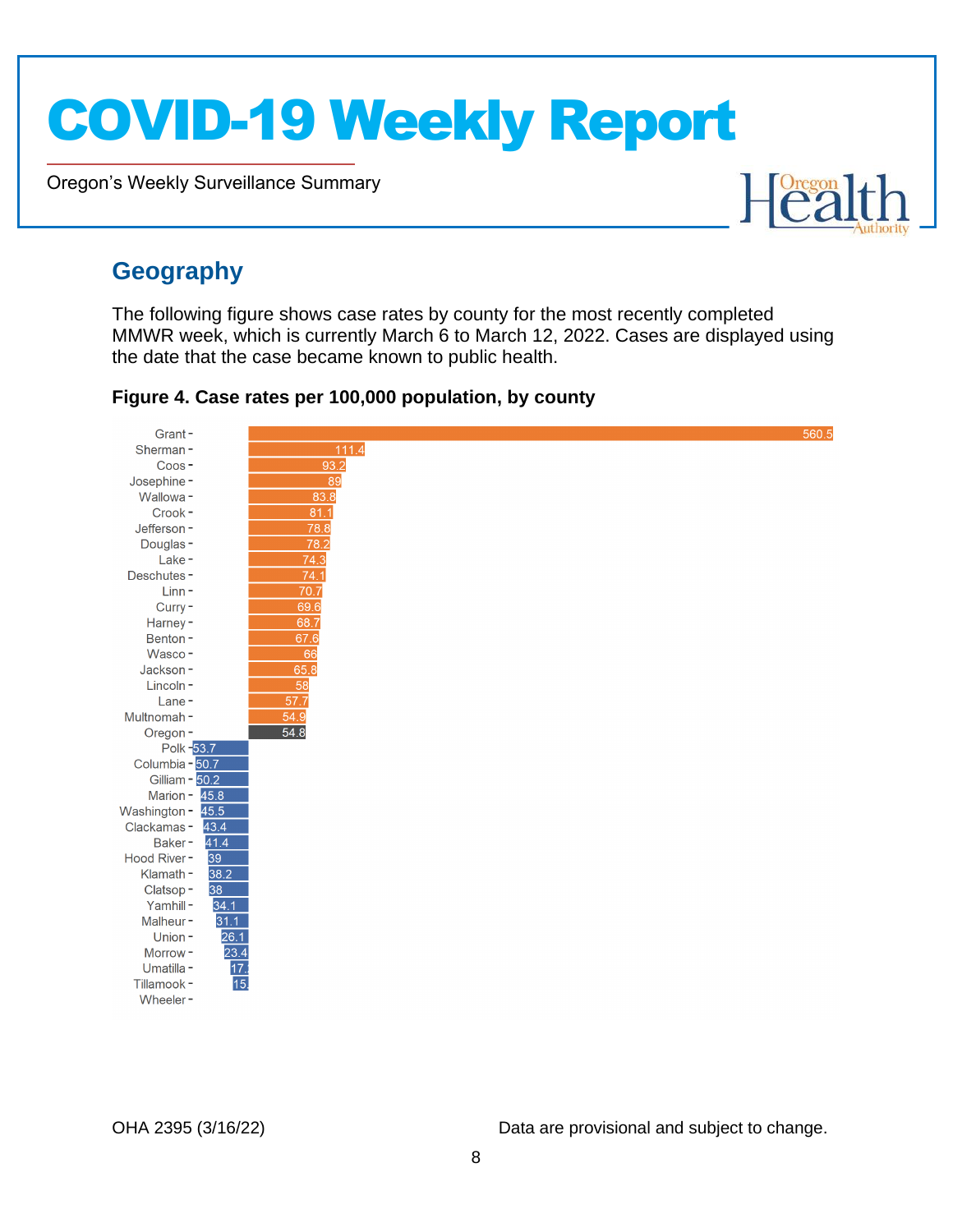Oregon's Weekly Surveillance Summary

Novel Coronavirus (COVID-19)



- 1. Counties that had case rates above the case rate for the state are displayed in orange. Counties that had case rates below the case rate for the state are displayed in blue.
- 2. Counties that had zero cases in the time period displayed appear on the list, but do not have a bar to display.
- 3. Additional data are available at [https://public.tableau.com/app/profile/oregon.health.authority.covid.19/viz/Oregon](https://public.tableau.com/app/profile/oregon.health.authority.covid.19/viz/OregonCOVID-19TestingandOutcomesbyCounty/OregonsCOVID-19TestingandOutcomesbyCounty) [COVID-19TestingandOutcomesbyCounty/OregonsCOVID-](https://public.tableau.com/app/profile/oregon.health.authority.covid.19/viz/OregonCOVID-19TestingandOutcomesbyCounty/OregonsCOVID-19TestingandOutcomesbyCounty)[19TestingandOutcomesbyCounty.](https://public.tableau.com/app/profile/oregon.health.authority.covid.19/viz/OregonCOVID-19TestingandOutcomesbyCounty/OregonsCOVID-19TestingandOutcomesbyCounty)

## <span id="page-8-0"></span>**Demographics**

The following tables and figures show the demographic characteristics for all COVID-19 cases. The tables show case counts, case rates, and indicators of severity by sex, age, race and ethnicity. The figures show cases over time, by week of onset, for sex, age, race, and ethnicity. Figure 4 displays case rates by county, in comparison to the case rate for all of Oregon.

### <span id="page-8-1"></span>**Sex**

<span id="page-8-2"></span>

| Table 1. Severity and rates of COVID-19 by sex |  |
|------------------------------------------------|--|
|                                                |  |

| <b>Sex</b>       | <b>Cases</b> | % of total<br>cases | <b>Cases per</b><br>100,000 | <b>Hospitalized</b> | % Hospitalized | <b>Deaths</b> | Case<br>fatality |
|------------------|--------------|---------------------|-----------------------------|---------------------|----------------|---------------|------------------|
| Female           | 356,893      | 51.0                | 16,500.5                    | 13,291              | 3.7            | 3,052         | 0.9              |
| Male             | 322,790      | 46.1                | 15,333.5                    | 14,597              | 4.5            | 3,789         | 1.2              |
| Non-Binary       | 83           | 0.0                 |                             | 0                   | 0.0            | 0             | 0.0              |
| Not<br>Available | 20,194       | 2.9                 |                             | 184                 | 0.9            | 44            | 0.2              |
| Total            | 699,960      | 100.0               | 16,400.0                    | 28,072              | 4.0            | 6,885         | 1.0              |

1. Rates are calculated using population estimates from the 2020 Annual Population Report from Portland State University's College of Urban & Public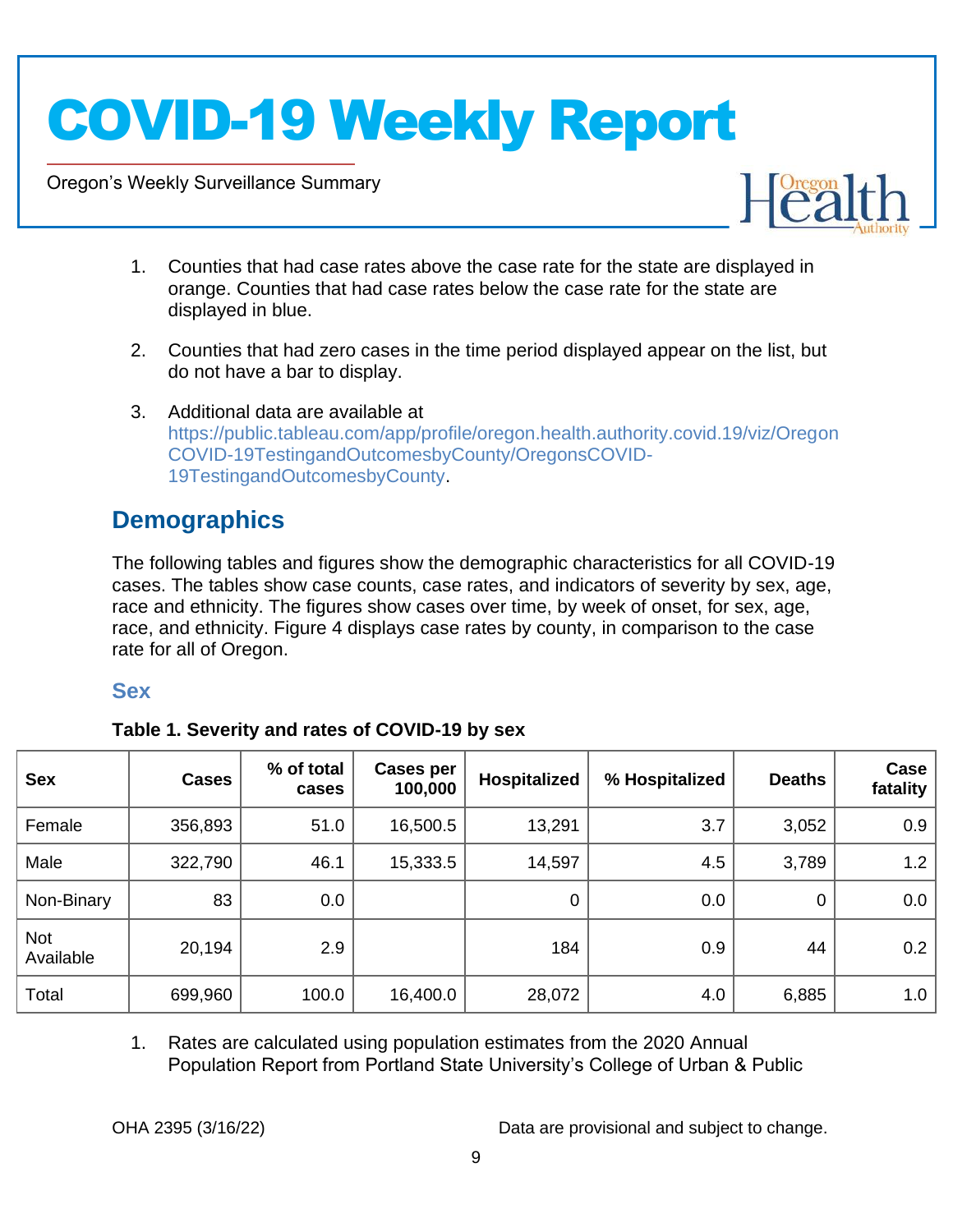Oregon's Weekly Surveillance Summary

Novel Coronavirus (COVID-19)



Affairs Population Research Center and 2019 housing and demographic data from the U.S. Census Bureau's American Community Survey (ACS).

2. Additional data are available at [https://public.tableau.com/app/profile/oregon.health.authority.covid.19/viz/Oregon](https://public.tableau.com/app/profile/oregon.health.authority.covid.19/viz/OregonCOVID-19CaseDemographicsandDiseaseSeverityStatewide/DemographicDataHosp?publish=yes) [COVID-](https://public.tableau.com/app/profile/oregon.health.authority.covid.19/viz/OregonCOVID-19CaseDemographicsandDiseaseSeverityStatewide/DemographicDataHosp?publish=yes)[19CaseDemographicsandDiseaseSeverityStatewide/DemographicDataHosp?pu](https://public.tableau.com/app/profile/oregon.health.authority.covid.19/viz/OregonCOVID-19CaseDemographicsandDiseaseSeverityStatewide/DemographicDataHosp?publish=yes) [blish=yes.](https://public.tableau.com/app/profile/oregon.health.authority.covid.19/viz/OregonCOVID-19CaseDemographicsandDiseaseSeverityStatewide/DemographicDataHosp?publish=yes)



<span id="page-9-0"></span>**Figure 5. Recent COVID-19 cases by sex and week of onset**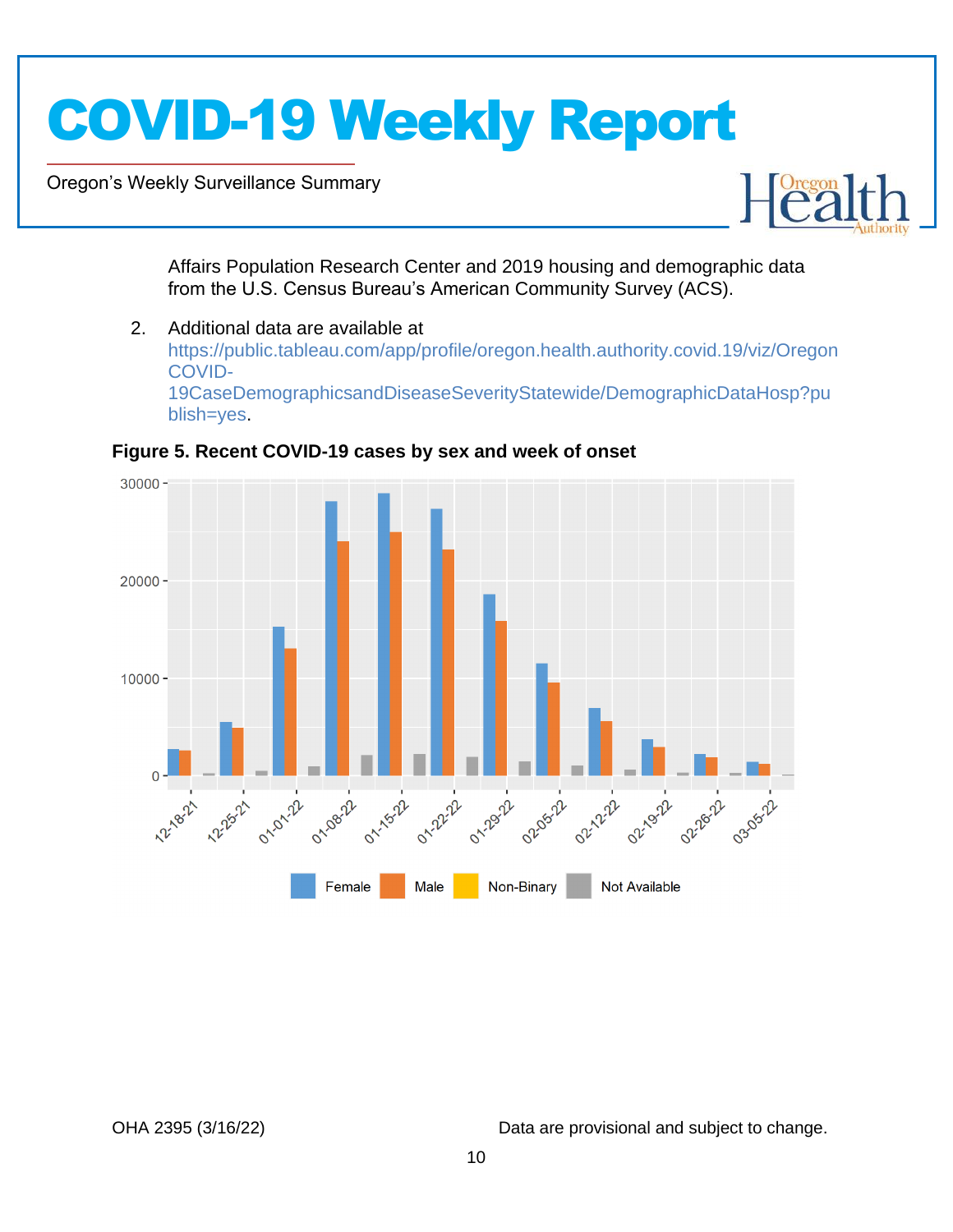Oregon's Weekly Surveillance Summary

Novel Coronavirus (COVID-19)



#### <span id="page-10-0"></span>**Figure 6. All COVID-19 cases by sex and week of onset**

OHA 2395 (3/16/22) Data are provisional and subject to change.

 $\mathbb{R}$ 

Foregon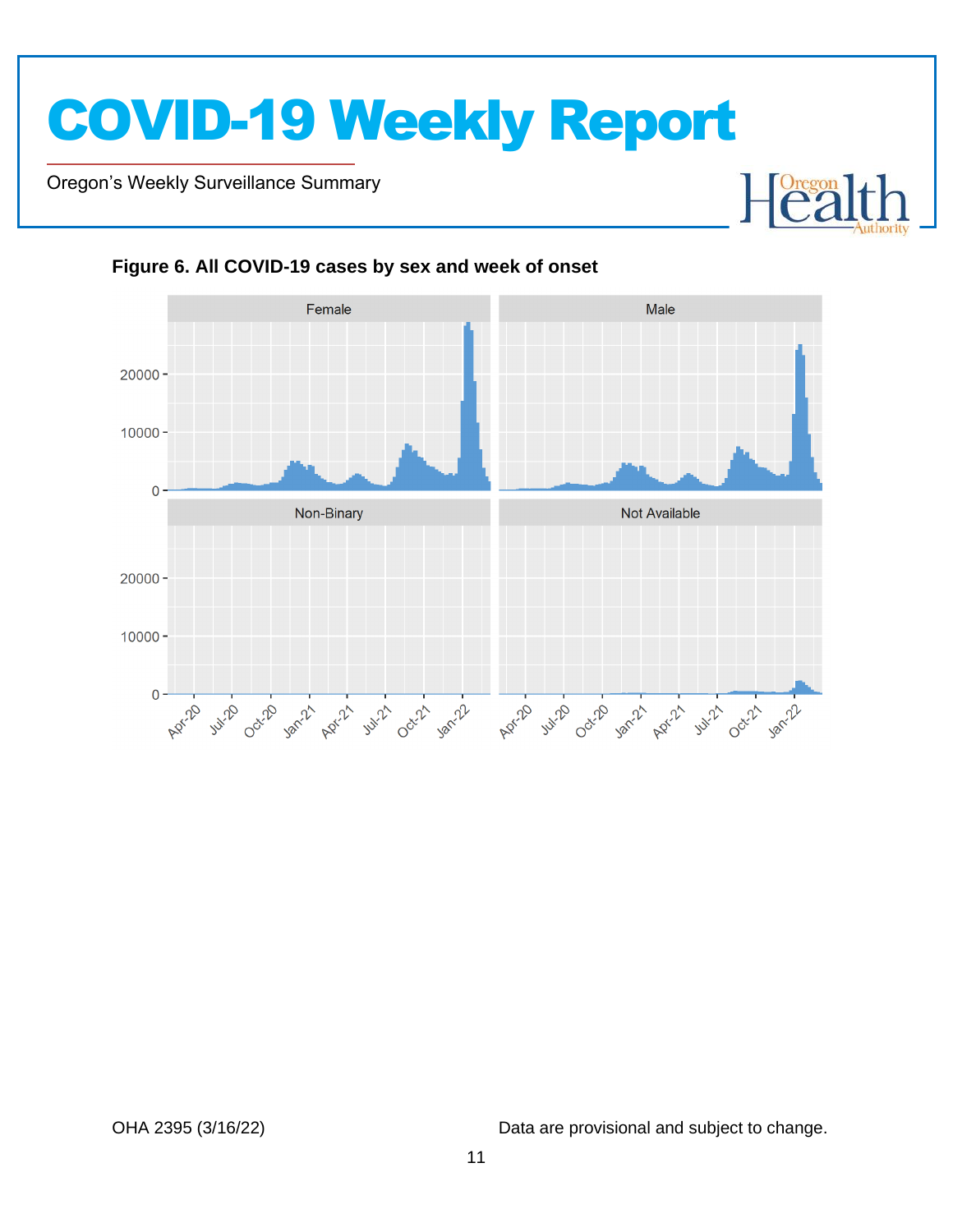Oregon's Weekly Surveillance Summary

Novel Coronavirus (COVID-19)

# Heal

### <span id="page-11-0"></span>**Age**

### <span id="page-11-1"></span>**Table 2. Severity and rates of COVID-19 by age**

| Age<br>group            | <b>Cases</b> | % of total<br>cases | <b>Cases per</b><br>100,000 | <b>Hospitalized</b> | % Hospitalized | <b>Deaths</b>  | Case<br>fatality |
|-------------------------|--------------|---------------------|-----------------------------|---------------------|----------------|----------------|------------------|
| $0 - 9$                 | 63,444       | 9.1                 | 13,530.4                    | 433                 | 0.7            | $\overline{2}$ | 0.0              |
| $10 - 19$               | 84,453       | 12.1                | 16,735.6                    | 476                 | 0.6            | 4              | 0.0              |
| 20-29                   | 133,257      | 19.0                | 24,198.0                    | 1,698               | 1.3            | 35             | 0.0              |
| 30-39                   | 122,815      | 17.5                | 20,718.8                    | 2,263               | 1.8            | 114            | 0.1              |
| 40-49                   | 101,671      | 14.5                | 18,843.4                    | 2,872               | 2.8            | 277            | 0.3              |
| 50-59                   | 81,671       | 11.7                | 15,299.2                    | 4,180               | 5.1            | 638            | 0.8              |
| 60-69                   | 58,030       | 8.3                 | 10,595.3                    | 5,740               | 9.9            | 1,286          | 2.2              |
| 70-79                   | 33,257       | 4.8                 | 9,452.0                     | 5,586               | 16.8           | 1,708          | 5.1              |
| $80+$                   | 19,809       | 2.8                 | 11,120.3                    | 4,814               | 24.3           | 2,820          | 14.2             |
| <b>Not</b><br>Available | 1,553        | 0.2                 |                             | 10                  | 0.6            | 1              | 0.1              |
| Total                   | 699,960      | 100.0               | 16,400.0                    | 28,072              | 4.0            | 6,885          | 1.0              |

- 1. Rates are calculated using population estimates from the 2020 Annual Population Report from Portland State University's College of Urban & Public Affairs Population Research Center and 2019 housing and demographic data from the U.S. Census Bureau's American Community Survey (ACS).
- 2. Additional data are available at [https://public.tableau.com/app/profile/oregon.health.authority.covid.19/viz/Oregon](https://public.tableau.com/app/profile/oregon.health.authority.covid.19/viz/OregonCOVID-19CaseDemographicsandDiseaseSeverityStatewide/DemographicDataHosp?publish=yes) [COVID-](https://public.tableau.com/app/profile/oregon.health.authority.covid.19/viz/OregonCOVID-19CaseDemographicsandDiseaseSeverityStatewide/DemographicDataHosp?publish=yes)[19CaseDemographicsandDiseaseSeverityStatewide/DemographicDataHosp?pu](https://public.tableau.com/app/profile/oregon.health.authority.covid.19/viz/OregonCOVID-19CaseDemographicsandDiseaseSeverityStatewide/DemographicDataHosp?publish=yes) [blish=yes;](https://public.tableau.com/app/profile/oregon.health.authority.covid.19/viz/OregonCOVID-19CaseDemographicsandDiseaseSeverityStatewide/DemographicDataHosp?publish=yes) and [https://public.tableau.com/app/profile/oregon.health.authority.covid.19/viz/Oregon](https://public.tableau.com/app/profile/oregon.health.authority.covid.19/viz/OregonCOVID-19CaseDemographicsandDiseaseSeverityStatewide/SeverityTrends) [COVID-19CaseDemographicsandDiseaseSeverityStatewide/SeverityTrends.](https://public.tableau.com/app/profile/oregon.health.authority.covid.19/viz/OregonCOVID-19CaseDemographicsandDiseaseSeverityStatewide/SeverityTrends)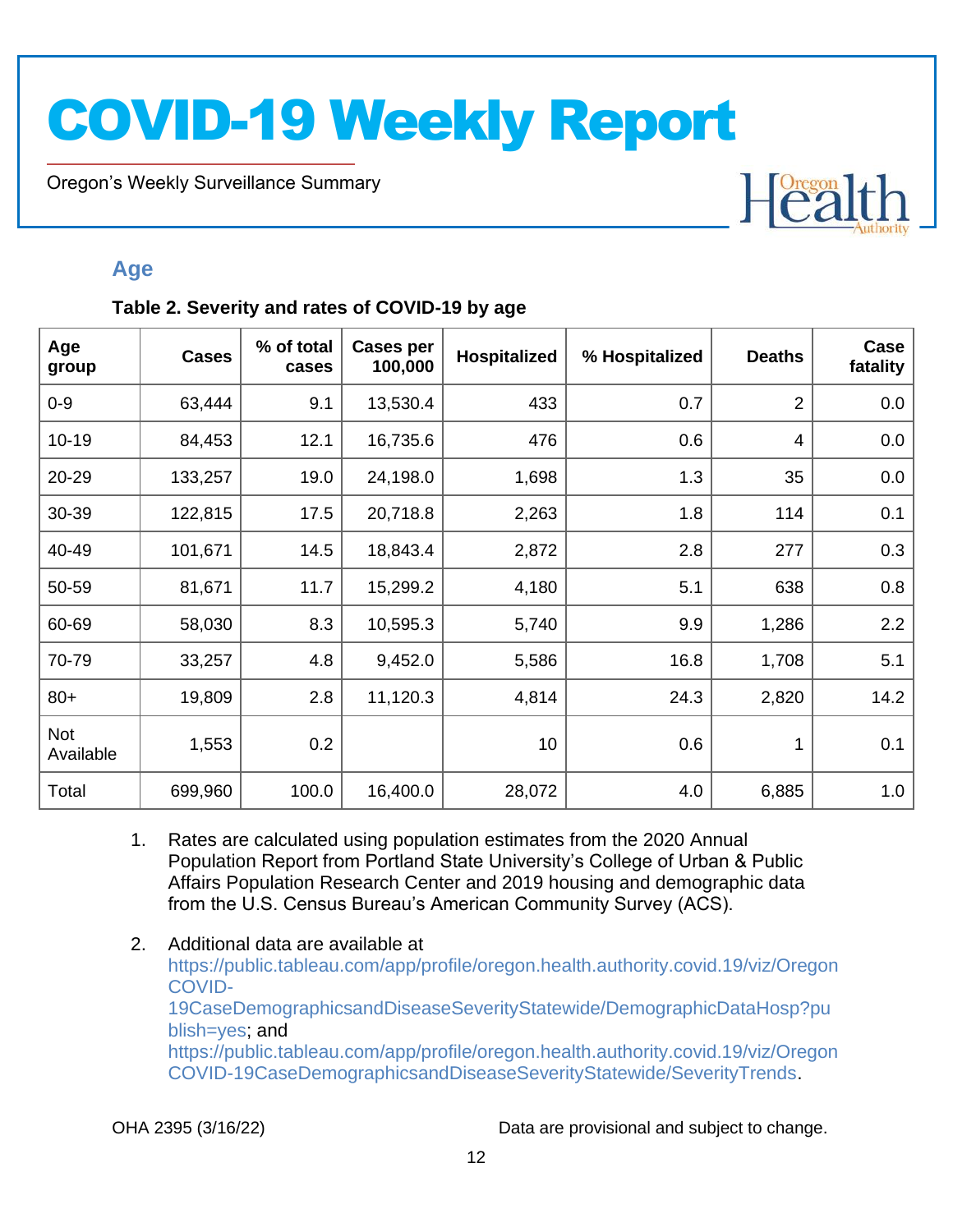Oregon's Weekly Surveillance Summary

Novel Coronavirus (COVID-19)



#### <span id="page-12-0"></span>**Figure 7. Recent COVID-19 cases by age and week of onset**

OHA 2395 (3/16/22) Data are provisional and subject to change.

**Health**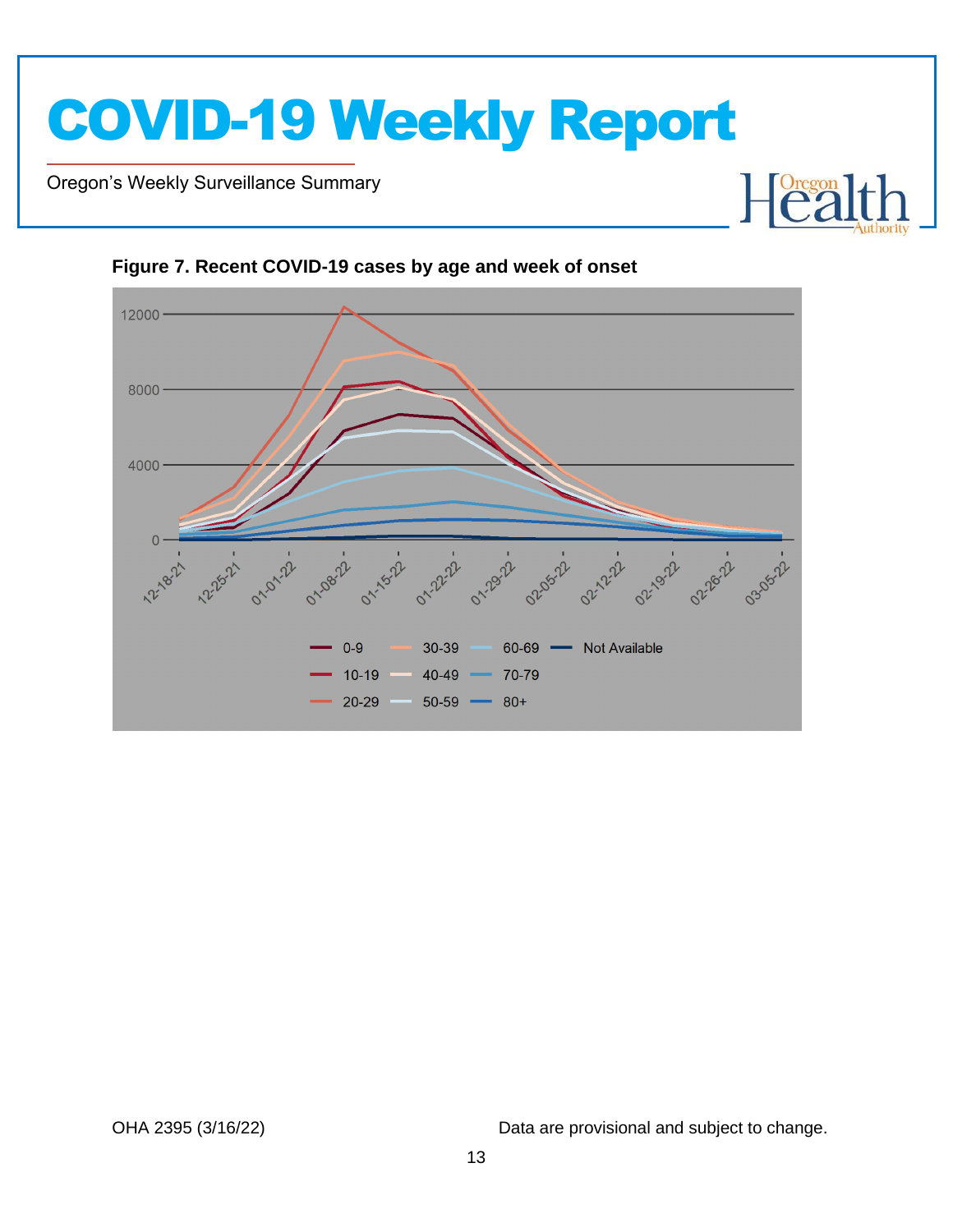Oregon's Weekly Surveillance Summary

Novel Coronavirus (COVID-19)



### <span id="page-13-0"></span>**Figure 8. All COVID-19 cases (counts) by age and week of onset**

OHA 2395 (3/16/22) Data are provisional and subject to change.

Heal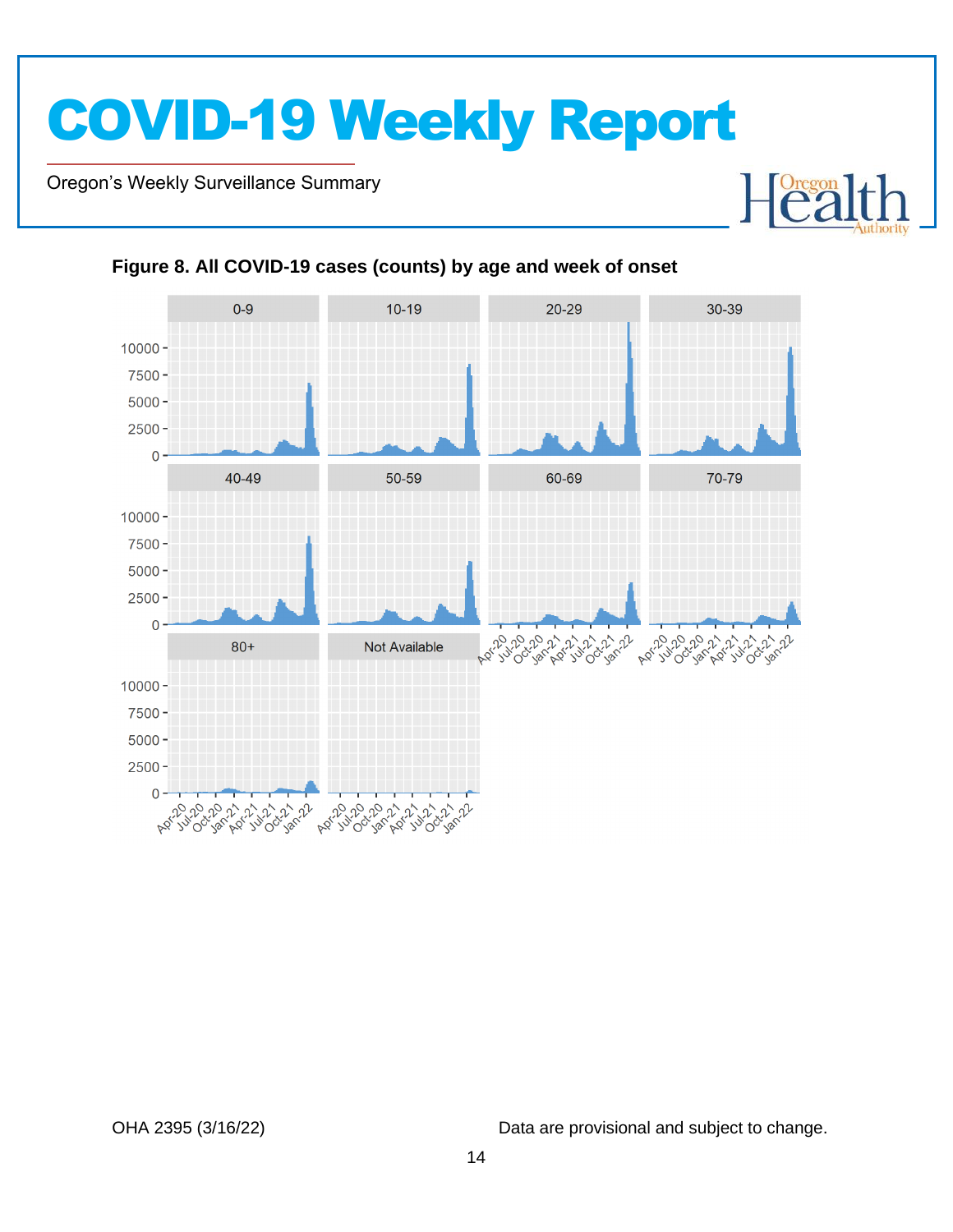Oregon's Weekly Surveillance Summary

Novel Coronavirus (COVID-19)



<span id="page-14-0"></span>

OHA 2395 (3/16/22) Data are provisional and subject to change.

**Heal**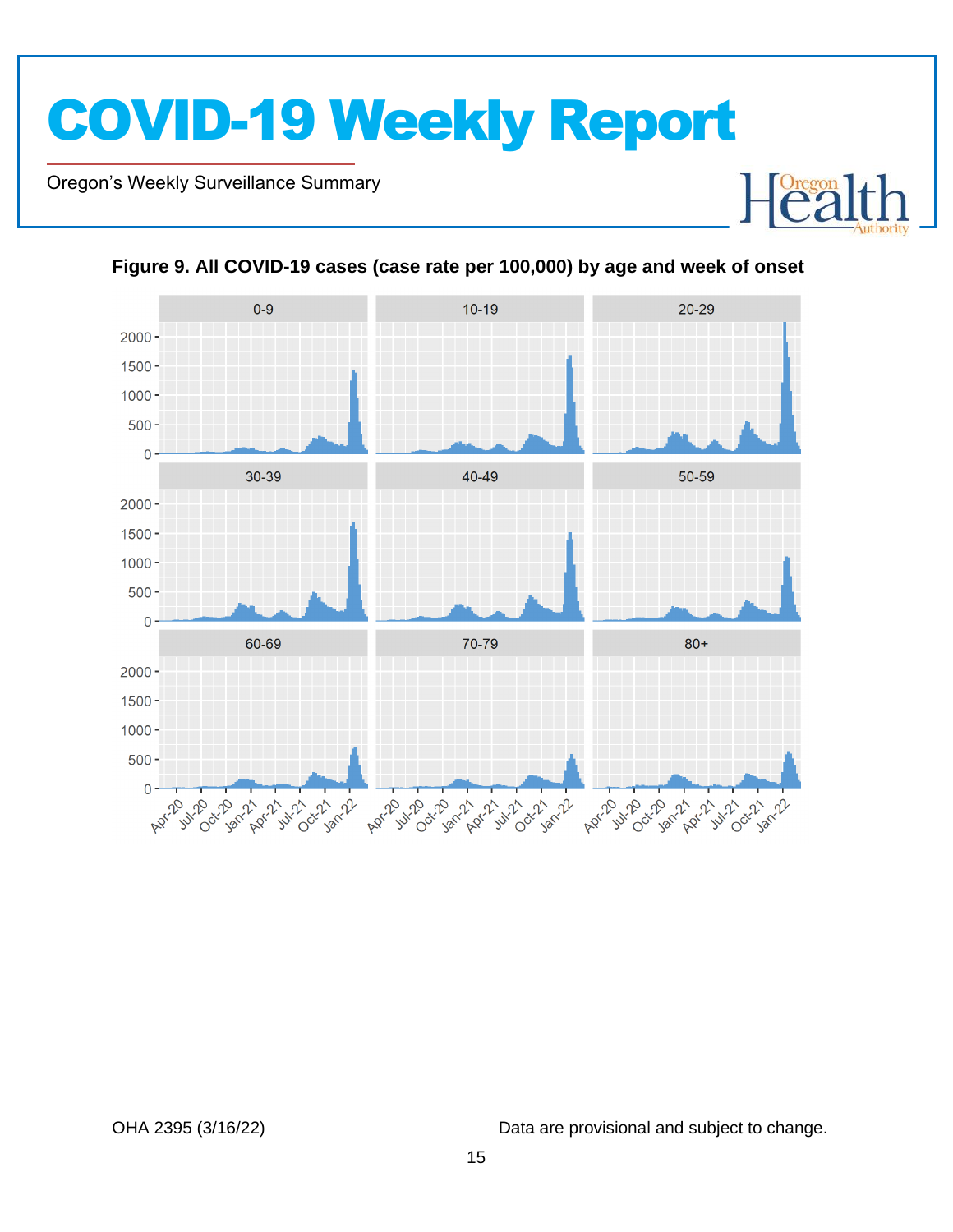Oregon's Weekly Surveillance Summary

## Heal

### <span id="page-15-0"></span>**Race**

Novel Coronavirus (COVID-19)

### <span id="page-15-1"></span>**Table 3. Severity and rates of COVID-19 by race**

| Race                                       | <b>Cases</b> | % of total<br>cases | <b>Cases per</b><br>100,000 | Hospitalized | % Hospitalized | <b>Deaths</b> | Case<br>fatality |
|--------------------------------------------|--------------|---------------------|-----------------------------|--------------|----------------|---------------|------------------|
| > 1 race                                   | 7,646        | 1.1                 | 3,729.9                     | 352          | 4.6            | 76            | 1.0              |
| American<br>Indian/Alaska<br><b>Native</b> | 10,483       | 1.5                 | 21,105.8                    | 562          | 5.4            | 117           | 1.1              |
| Asian                                      | 17,678       | 2.5                 | 9,472.5                     | 652          | 3.7            | 117           | 0.7              |
| <b>Black</b>                               | 15,482       | 2.2                 | 19,040.0                    | 885          | 5.7            | 116           | 0.7              |
| Not Available                              | 201,256      | 28.8                |                             | 3,532        | 1.8            | 1,376         | 0.7              |
| Other                                      | 86,144       | 12.3                |                             | 3,219        | 3.7            | 469           | 0.5              |
| Pacific Islander                           | 2,629        | 0.4                 | 15,301.3                    | 223          | 8.5            | 29            | 1.1              |
| White                                      | 358,642      | 51.2                | 9,969.3                     | 18,647       | 5.2            | 4,585         | 1.3              |
| Total                                      | 699,960      | 100.0               | 16,400.0                    | 28,072       | 4.0            | 6,885         | 1.0              |

- 1. During the case investigation, people are asked to self-report their race, ethnicity, tribal affiliation, country of origin, or ancestry.
- 2. Rates are calculated using population estimates from the 2020 Annual Population Report from Portland State University's College of Urban & Public Affairs Population Research Center and 2019 housing and demographic data from the U.S. Census Bureau's American Community Survey (ACS).
- 3. Persons for which race information was not available were not included in these estimates. The number of persons with race data unavailable can be found in Table 3.
- 4. 59,763 (69.4%) of the 86,144 persons who identify as "Other" race also selfidentify as Hispanic or Latino.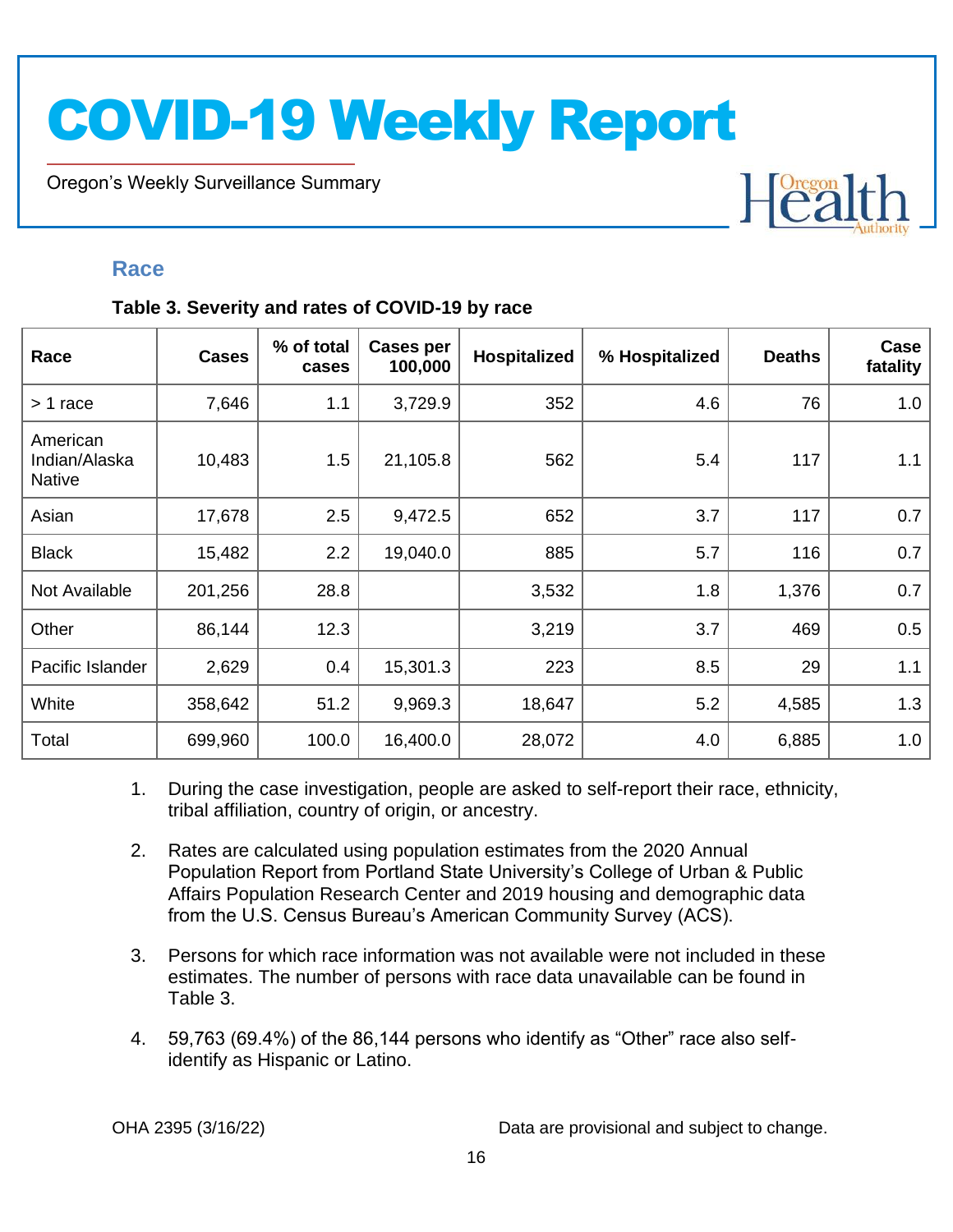Oregon's Weekly Surveillance Summary

Novel Coronavirus (COVID-19)



### 5. Additional data are available at

[https://public.tableau.com/app/profile/oregon.health.authority.covid.19/viz/Oregon](https://public.tableau.com/app/profile/oregon.health.authority.covid.19/viz/OregonCOVID-19CaseDemographicsandDiseaseSeverityStatewide/DemographicDataHosp?publish=yes) [COVID-](https://public.tableau.com/app/profile/oregon.health.authority.covid.19/viz/OregonCOVID-19CaseDemographicsandDiseaseSeverityStatewide/DemographicDataHosp?publish=yes)[19CaseDemographicsandDiseaseSeverityStatewide/DemographicDataHosp?pu](https://public.tableau.com/app/profile/oregon.health.authority.covid.19/viz/OregonCOVID-19CaseDemographicsandDiseaseSeverityStatewide/DemographicDataHosp?publish=yes) [blish=yes;](https://public.tableau.com/app/profile/oregon.health.authority.covid.19/viz/OregonCOVID-19CaseDemographicsandDiseaseSeverityStatewide/DemographicDataHosp?publish=yes) and [https://public.tableau.com/app/profile/oregon.health.authority.covid.19/viz/Oregon](https://public.tableau.com/app/profile/oregon.health.authority.covid.19/viz/OregonCOVID-19CaseDemographicsandDiseaseSeverityStatewide/SeverityTrends) [COVID-19CaseDemographicsandDiseaseSeverityStatewide/SeverityTrends.](https://public.tableau.com/app/profile/oregon.health.authority.covid.19/viz/OregonCOVID-19CaseDemographicsandDiseaseSeverityStatewide/SeverityTrends)



<span id="page-16-0"></span>**Figure 10. Recent COVID-19 cases by race and week of onset**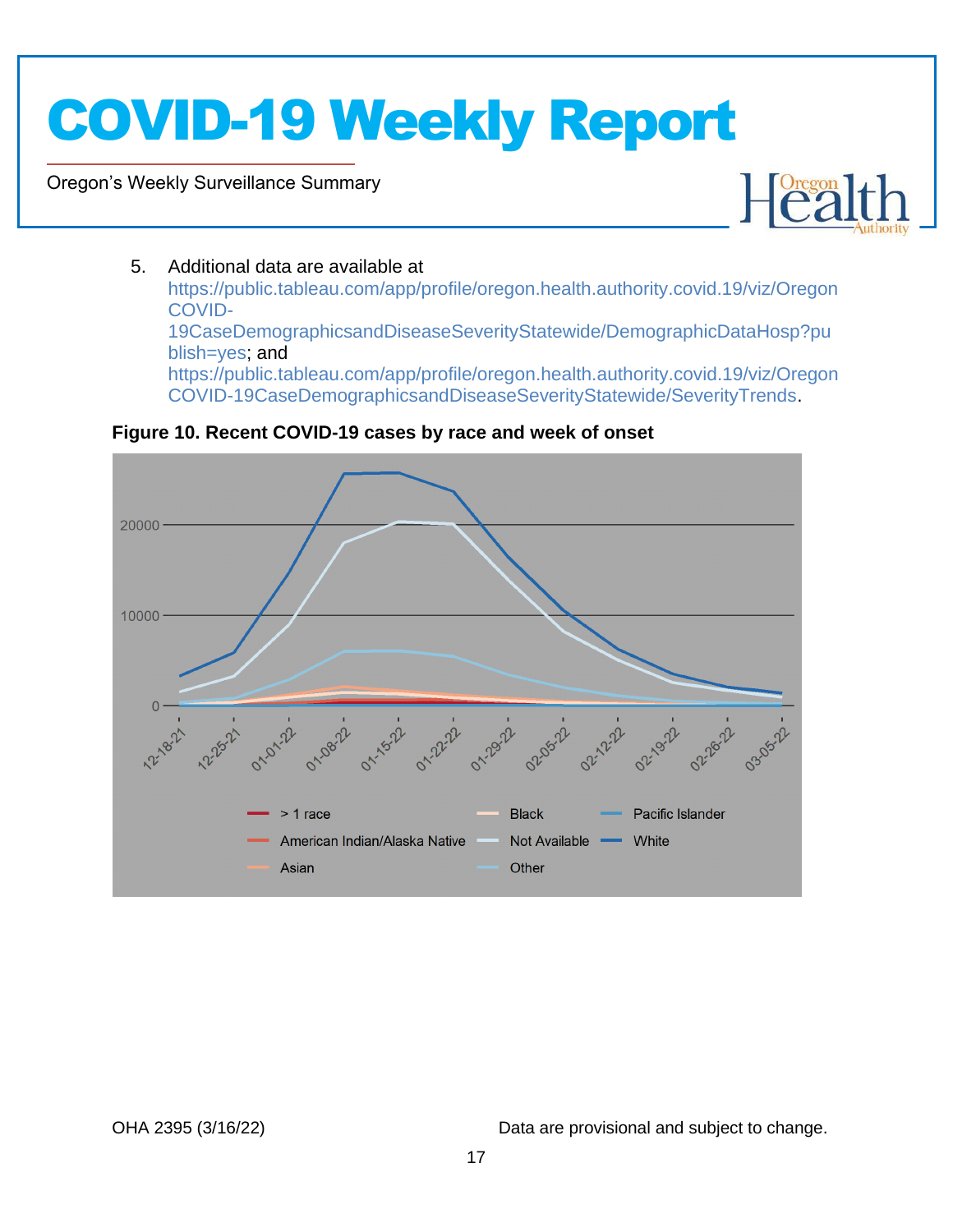Oregon's Weekly Surveillance Summary

Novel Coronavirus (COVID-19)



### <span id="page-17-0"></span>**Figure 11. All COVID-19 cases (counts) by race and week of onset**

OHA 2395 (3/16/22) Data are provisional and subject to change.

Heal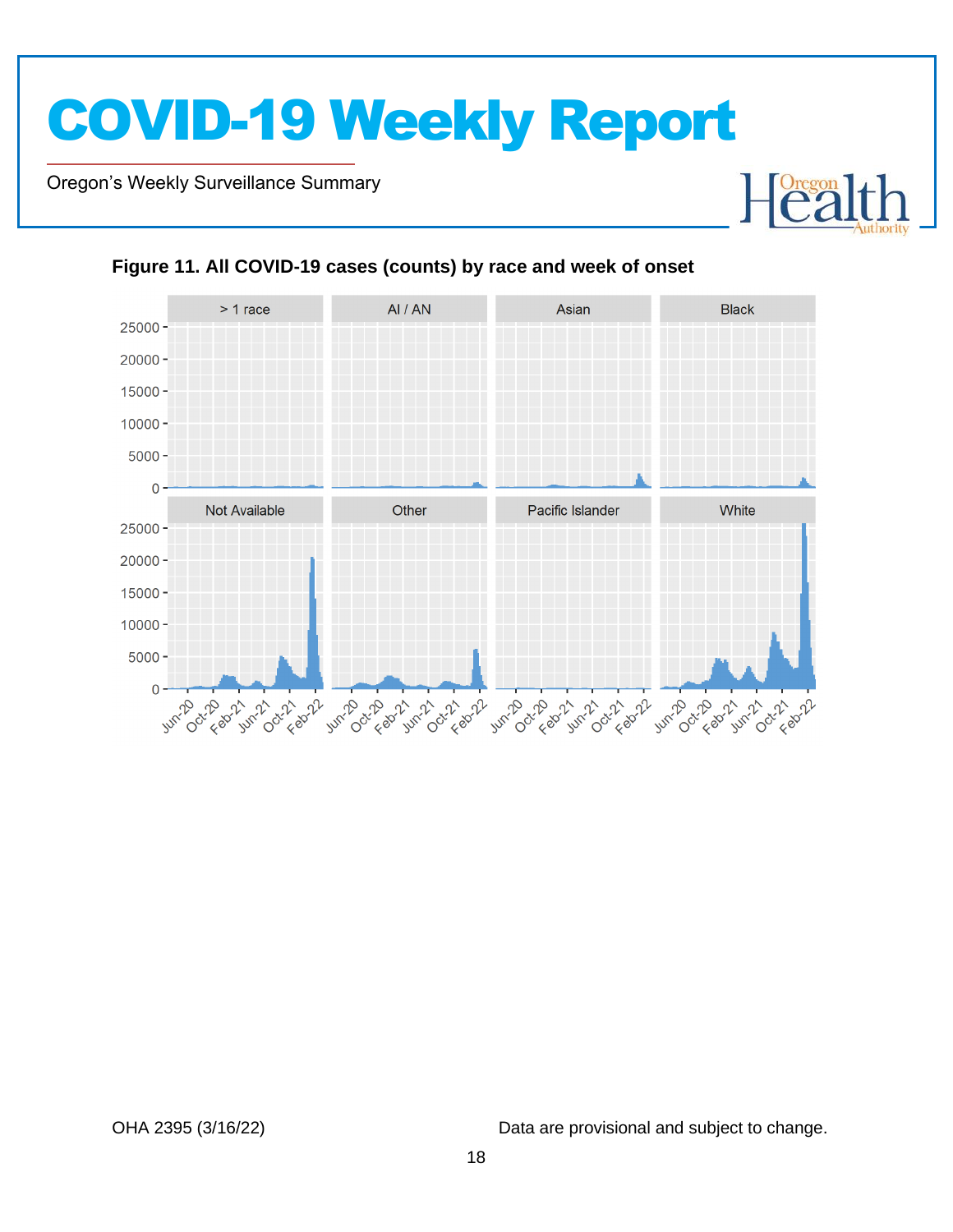Oregon's Weekly Surveillance Summary

Novel Coronavirus (COVID-19)





<span id="page-18-0"></span>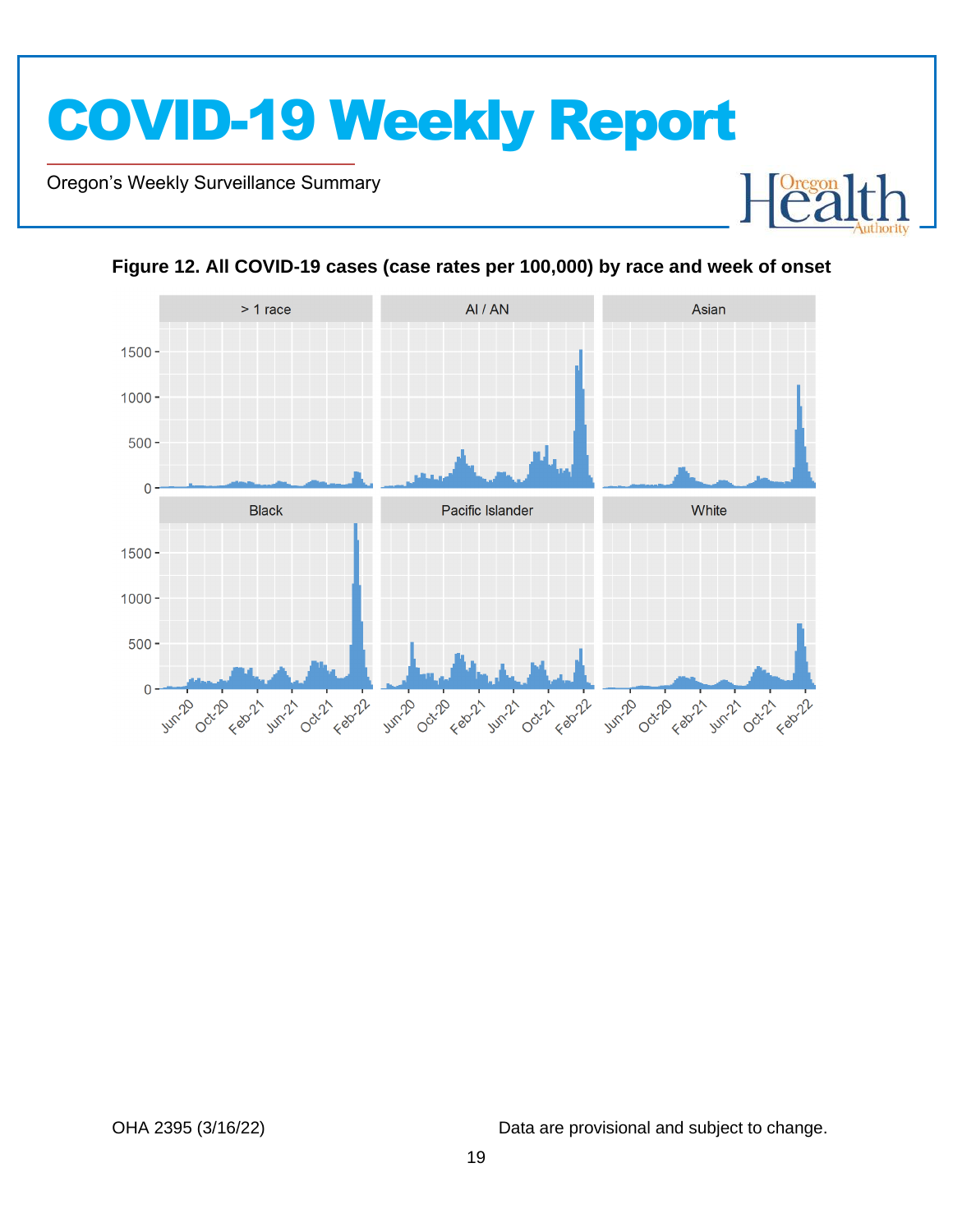Oregon's Weekly Surveillance Summary

### <span id="page-19-0"></span>**Ethnicity**

Novel Coronavirus (COVID-19)

### <span id="page-19-1"></span>**Table 4. Severity and rates of COVID-19 by ethnicity**

| <b>Ethnicity</b>       | <b>Cases</b> | % of total<br>cases | Cases per<br>100,000 | Hospitalized | % Hospitalized | <b>Deaths</b> | Case<br>fatality rate |
|------------------------|--------------|---------------------|----------------------|--------------|----------------|---------------|-----------------------|
| Hispanic               | 95,742       | 13.7                | 17,255.6             | 3,257        | 3.4            | 398           | 0.4                   |
| <b>Not</b><br>Hispanic | 344,318      | 49.2                | 9,272.8              | 17,740       | 5.2            | 4,142         | 1.2                   |
| Unknown                | 259,900      | 37.1                |                      | 7,075        | 2.7            | 2,345         | 0.9                   |
| Total                  | 699,960      | 100.0               | 16,400.0             | 28,072       | 4.0            | 6,885         | 1.0                   |

- 1. Rates are calculated using population estimates from the 2020 Annual Population Report from Portland State University's College of Urban & Public Affairs Population Research Center and 2019 housing and demographic data from the U.S. Census Bureau's American Community Survey (ACS).
- 2. Additional data are available at [https://public.tableau.com/app/profile/oregon.health.authority.covid.19/viz/Oregon](https://public.tableau.com/app/profile/oregon.health.authority.covid.19/viz/OregonCOVID-19CaseDemographicsandDiseaseSeverityStatewide/DemographicDataHosp?publish=yes) [COVID-](https://public.tableau.com/app/profile/oregon.health.authority.covid.19/viz/OregonCOVID-19CaseDemographicsandDiseaseSeverityStatewide/DemographicDataHosp?publish=yes)[19CaseDemographicsandDiseaseSeverityStatewide/DemographicDataHosp?pu](https://public.tableau.com/app/profile/oregon.health.authority.covid.19/viz/OregonCOVID-19CaseDemographicsandDiseaseSeverityStatewide/DemographicDataHosp?publish=yes) [blish=yes;](https://public.tableau.com/app/profile/oregon.health.authority.covid.19/viz/OregonCOVID-19CaseDemographicsandDiseaseSeverityStatewide/DemographicDataHosp?publish=yes) and [https://public.tableau.com/app/profile/oregon.health.authority.covid.19/viz/Oregon](https://public.tableau.com/app/profile/oregon.health.authority.covid.19/viz/OregonCOVID-19CaseDemographicsandDiseaseSeverityStatewide/SeverityTrends) [COVID-19CaseDemographicsandDiseaseSeverityStatewide/SeverityTrends.](https://public.tableau.com/app/profile/oregon.health.authority.covid.19/viz/OregonCOVID-19CaseDemographicsandDiseaseSeverityStatewide/SeverityTrends)

OHA 2395 (3/16/22) Data are provisional and subject to change.

Heal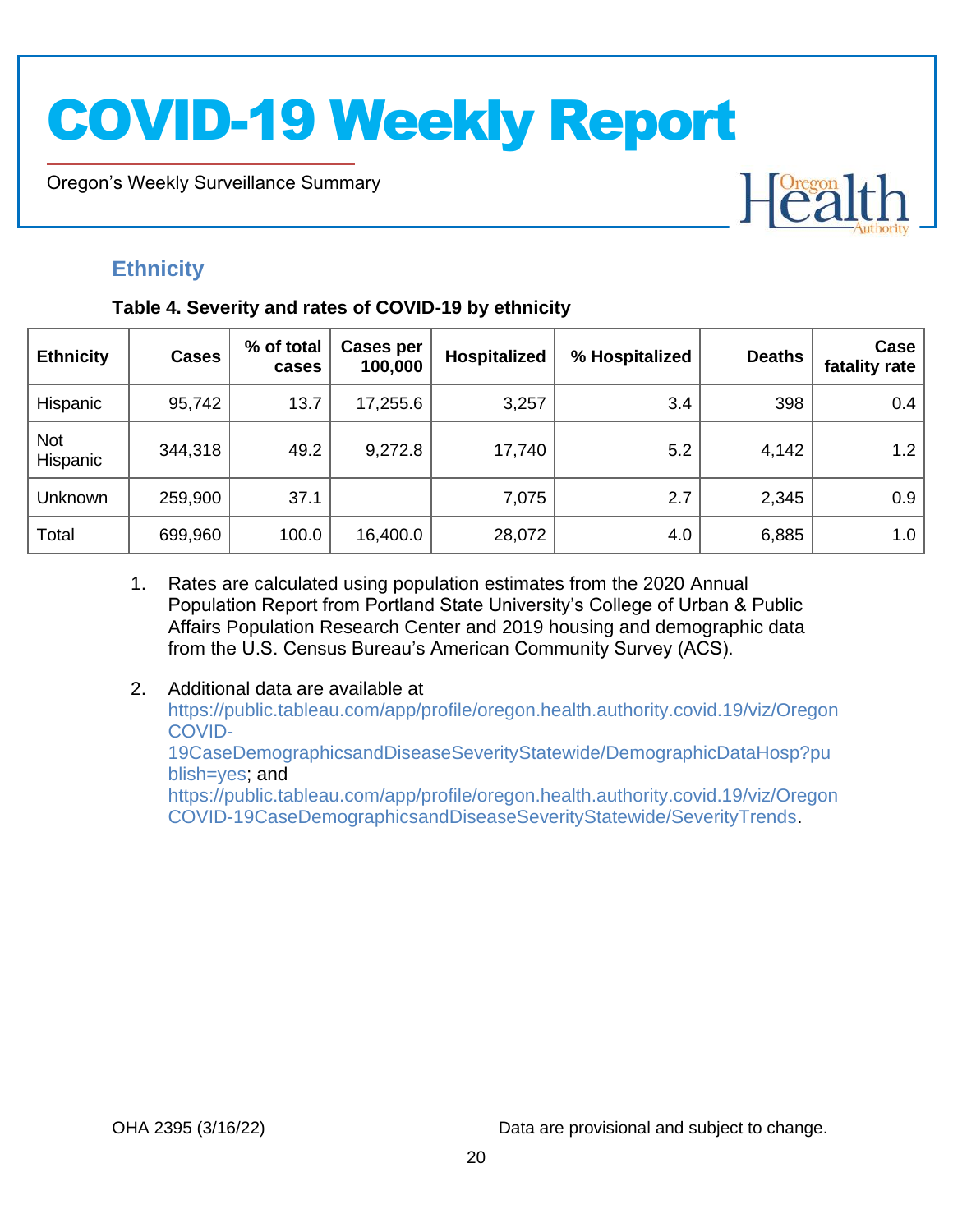

Oregon's Weekly Surveillance Summary

Novel Coronavirus (COVID-19)





### <span id="page-20-0"></span>**Figure 13. Recent COVID-19 cases by ethnicity and week of onset**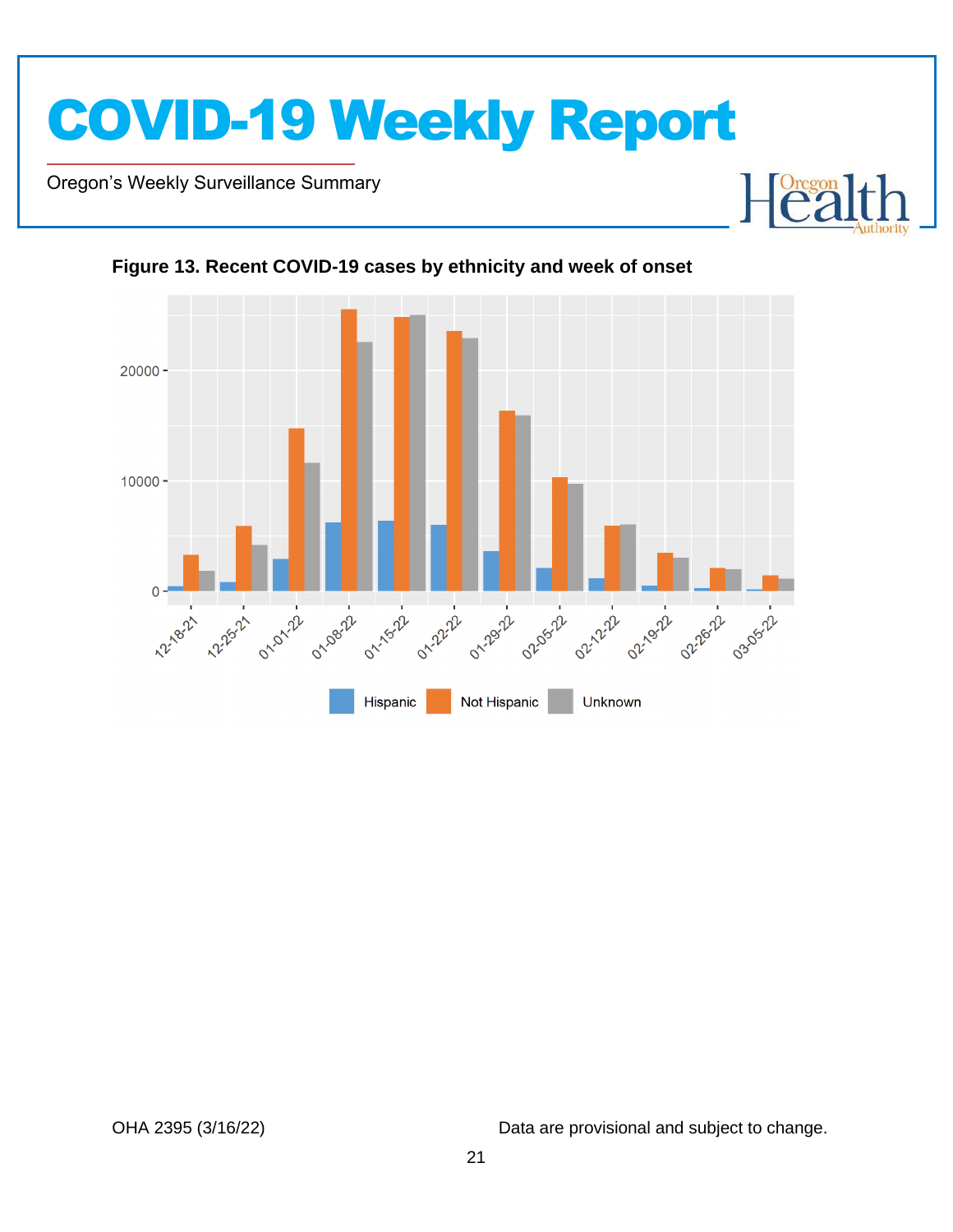Oregon's Weekly Surveillance Summary

Novel Coronavirus (COVID-19)



### <span id="page-21-0"></span>**Figure 14. All COVID-19 cases (counts) by ethnicity and week of onset**

OHA 2395 (3/16/22) Data are provisional and subject to change.

Foregon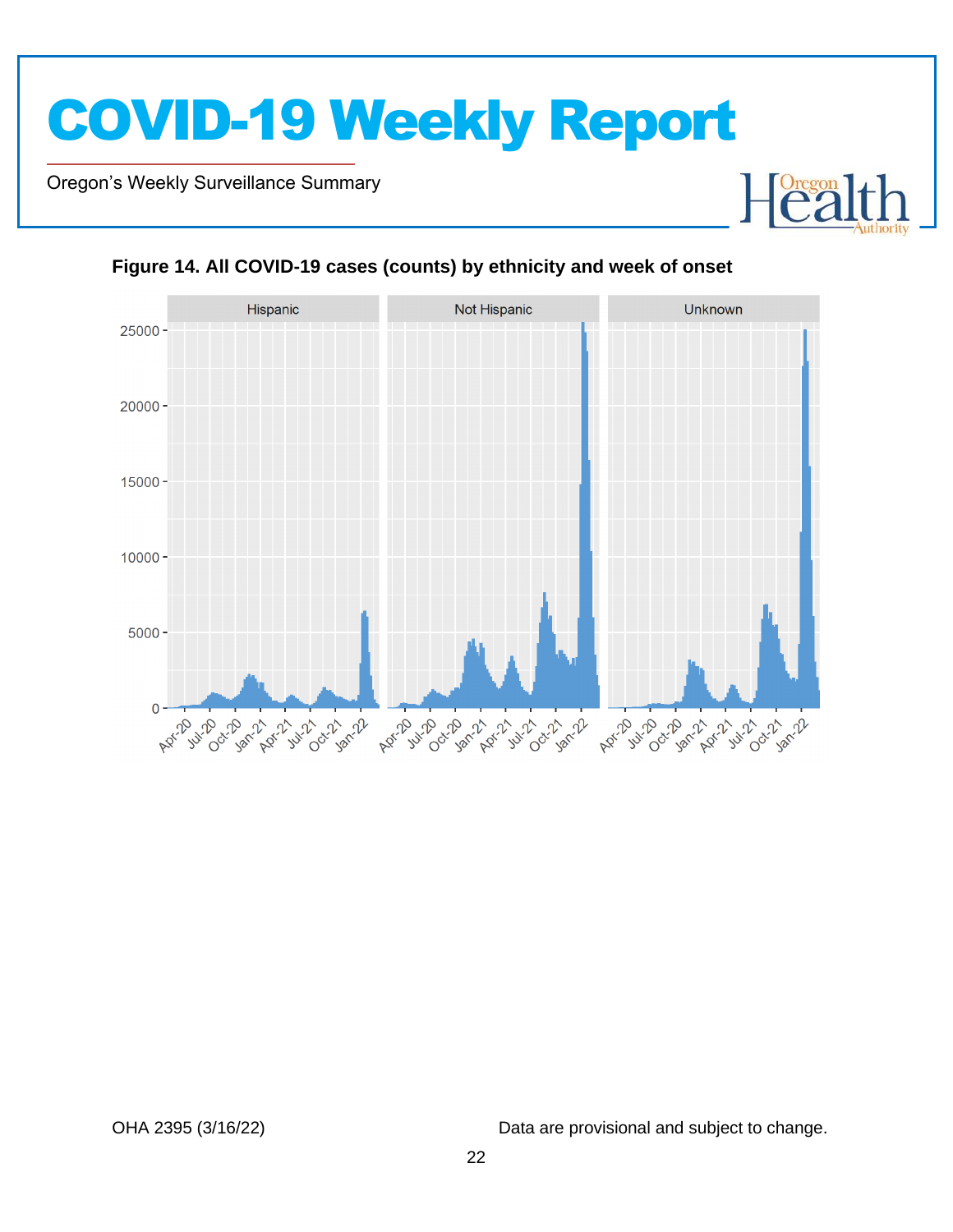

Oregon's Weekly Surveillance Summary

Novel Coronavirus (COVID-19)



### <span id="page-22-0"></span>**Figure 15. All COVID-19 cases (case rates per 100,000) by ethnicity and week of onset**

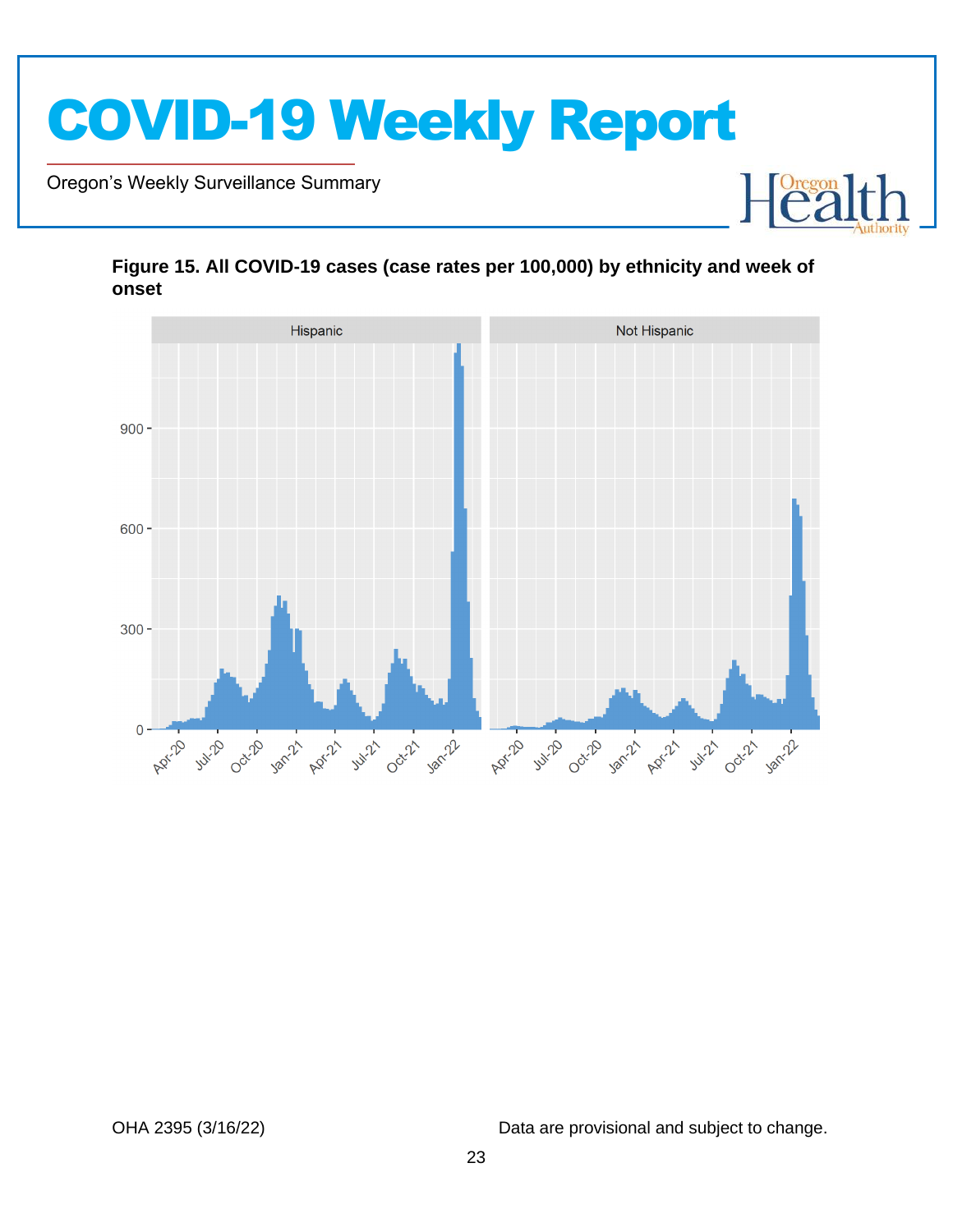Oregon's Weekly Surveillance Summary



### <span id="page-23-0"></span>**Age-adjustment**

Novel Coronavirus (COVID-19)

Tables 5 and 6 show the ratio of age-adjusted rates of COVID-19 for cases, hospitalizations, and deaths by race and ethnicity. Each table compares the rates of cases, hospitalizations, and deaths between each group and a reference group and accounts for differences in population distributions in each group.

### <span id="page-23-1"></span>**Table 5. Ratio of age-adjusted rates for cases, hospitalizations, and deaths by race**

Age-adjusted rate ratios of cases, hospitalizations, and deaths, compared to white persons.

| Race                                       | <b>Cases</b> | <b>Hospitalizations</b> | <b>Deaths</b> |
|--------------------------------------------|--------------|-------------------------|---------------|
| $> 1$ race                                 | 0.4          | 0.7                     | 0.9           |
| American<br>Indian/Alaska<br><b>Native</b> | 2.1          | 2.7                     | 2.9           |
| Asian                                      | 0.9          | 0.9                     | 0.8           |
| <b>Black</b>                               | 1.8          | 2.9                     | 2.2           |
| Pacific Islander                           | 1.5          | 4.3                     | 4.1           |
| White                                      | 1.0          | 1.0                     | 1.0           |

- 1. During the case investigation, people are asked to self-report their race, ethnicity, tribal affiliation, country of origin, or ancestry.
- 2. U.S. Census Bureau; American Community Survey, 2019 American Community Survey 5-Year Estimates.
- 3. Persons for which race information was not available were not included in these estimates. The number of persons with race data unavailable can be found in Table 3.
- 4. Additional data are available at [https://www.oregon.gov/oha/covid19/Documents/DataReports/Age-Adjusted-](https://www.oregon.gov/oha/covid19/Documents/DataReports/Age-Adjusted-Report-02-17-2022.pdf)[Report-02-17-2022.pdf.](https://www.oregon.gov/oha/covid19/Documents/DataReports/Age-Adjusted-Report-02-17-2022.pdf)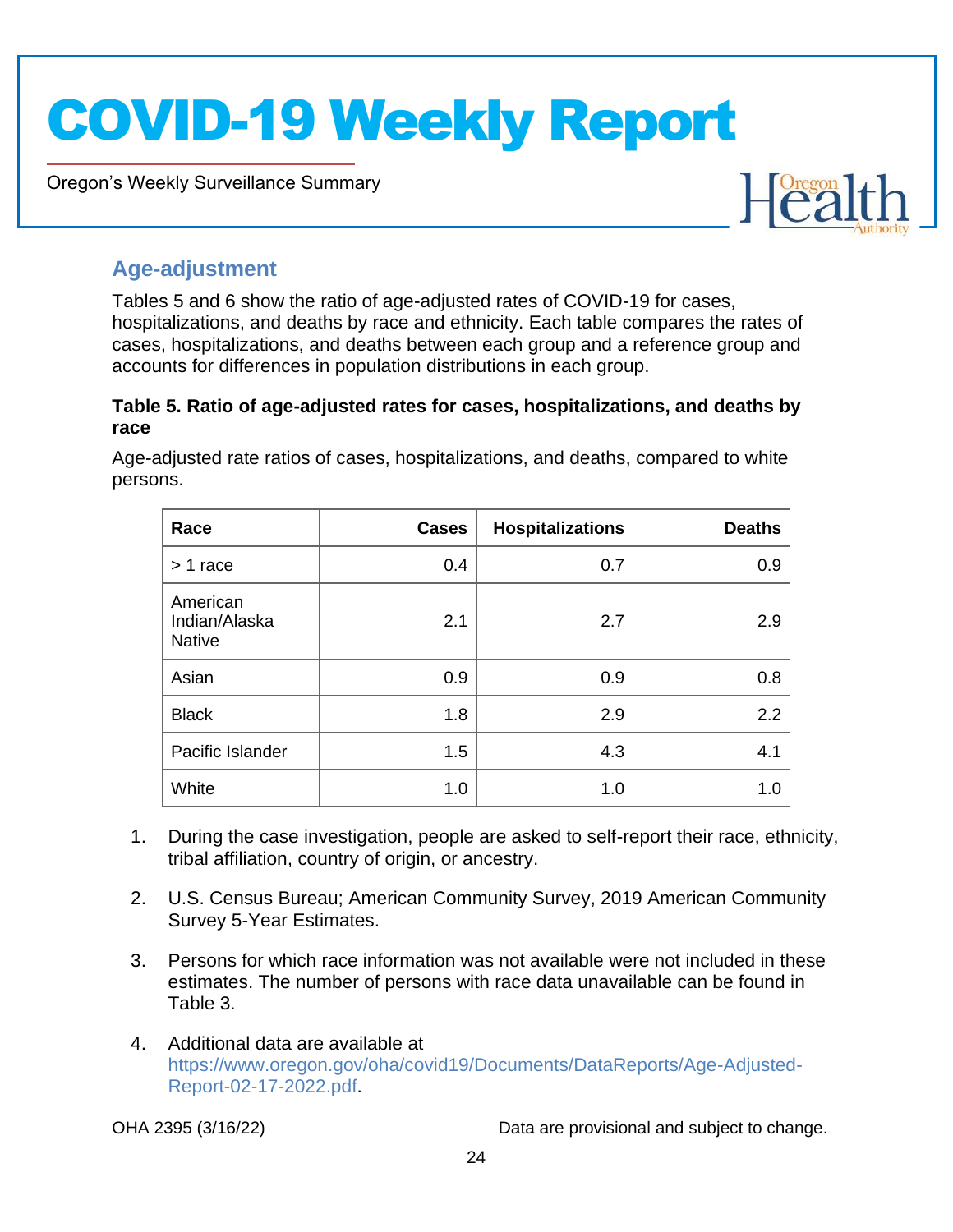Oregon's Weekly Surveillance Summary

Novel Coronavirus (COVID-19)



### <span id="page-24-0"></span>**Table 6. Ratio of age-adjusted rates for cases, hospitalizations, and deaths by ethnicity**

Age-adjusted rate ratios of cases, hospitalizations, and deaths, compared to non-Hispanic.

| <b>Ethnicity</b> | <b>Cases</b> | <b>Hospitalizations</b> | <b>Deaths</b> |
|------------------|--------------|-------------------------|---------------|
| Hispanic         | 1.6          | и                       | 1.9           |
| Non-Hispanic     | 1.0          | 1.0                     |               |

- 1. During the case investigation, people are asked to self-report their race, ethnicity, tribal affiliation, country of origin, or ancestry.
- 2. U.S. Census Bureau; American Community Survey, 2019 American Community Survey 5-Year Estimates.
- 3. Persons for which ethnicity information was not available were not included in these estimates. The number of persons with ethnicity data unavailable can be found in Table 4.
- 4. Additional data are available at [https://www.oregon.gov/oha/covid19/Documents/DataReports/Age-Adjusted-](https://www.oregon.gov/oha/covid19/Documents/DataReports/Age-Adjusted-Report-02-17-2022.pdf)[Report-02-17-2022.pdf.](https://www.oregon.gov/oha/covid19/Documents/DataReports/Age-Adjusted-Report-02-17-2022.pdf)

### <span id="page-24-1"></span>**People with Intellectual and Developmental Disabilities**

As of January 9, 2022 OHA is aware of 2,397 people with intellectual or developmental disabilities who have had COVID-19 to date. This includes individuals who live in congregate settings and in family or individual homes. To date, there are 49 deaths among people with intellectual or developmental disabilities. This number is from conducting a match between the ODHS Office of Developmental Disabilities Services client list and the Oregon COVID-19 case database. OHA will update this number on a quarterly basis.

Additional information about the ODDS program and COVID-19 can be found here: [https://www.oregon.gov/dhs/SENIORS-](https://www.oregon.gov/dhs/SENIORS-DISABILITIES/DD/ODDS%20Resource%20Library/ODDS-Residential-COVID-19-Report.pdf)